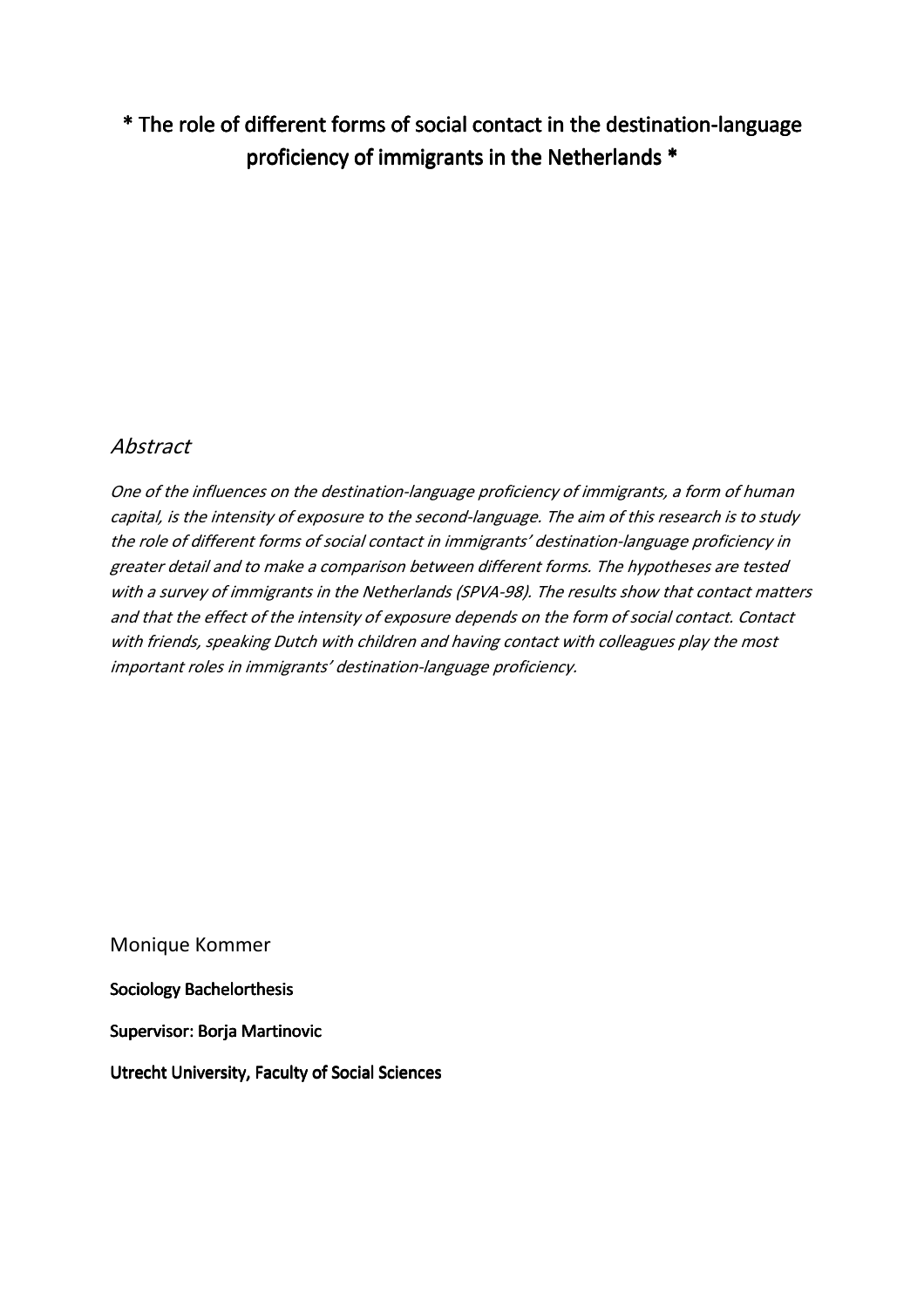# Content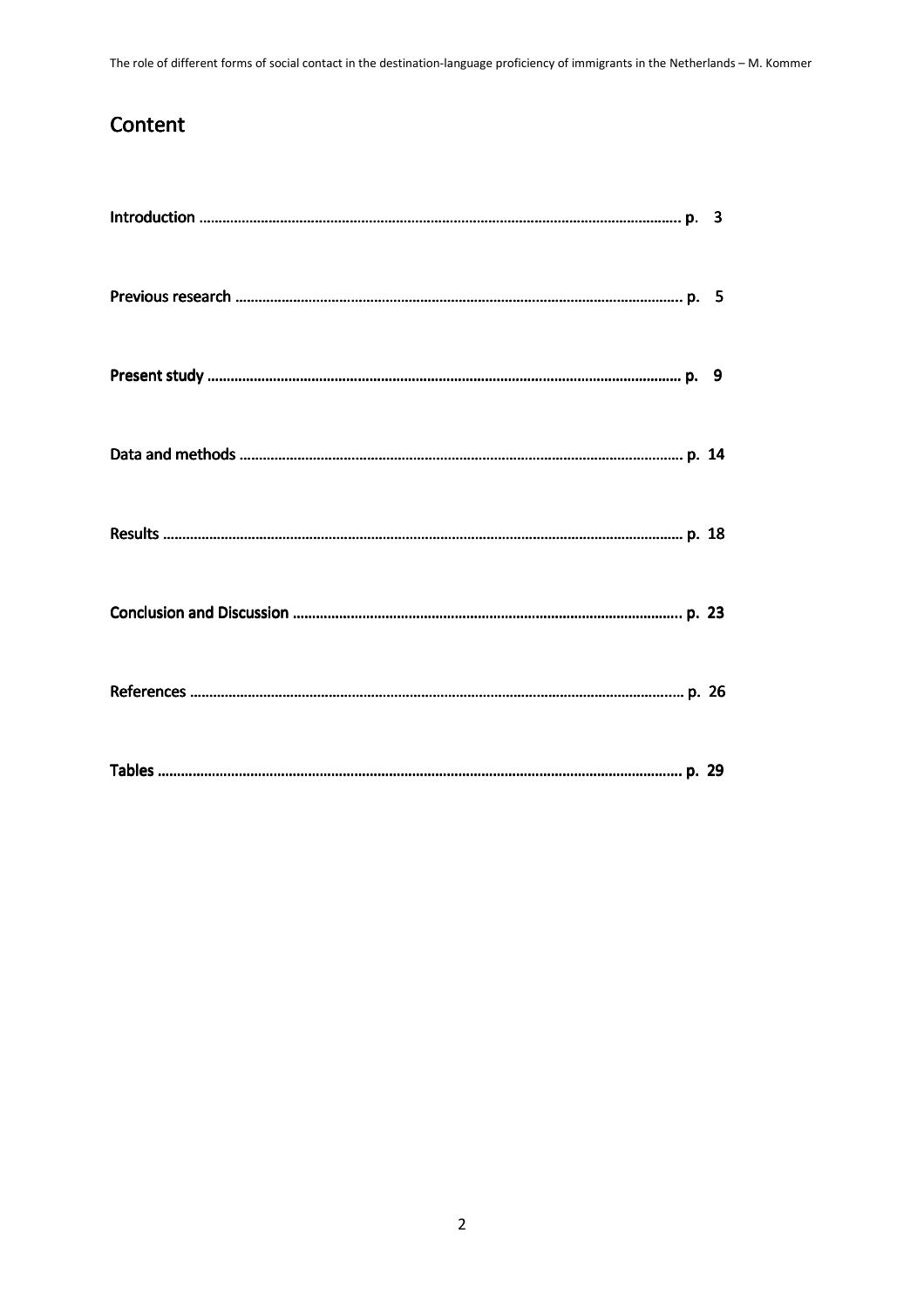### Introduction

Nowadays migration is a topical issue in Western countries, especially because the proportion of immigrants has been growing substantially (Van Tubergen & Kalmijn, 2005). This increasing proportion of immigrants has positive and negative effects. On the one hand, migration can lead to cultural enrichment and economic progress. For instance, one could think of immigration as a solution to the aging population in many Western countries (Roodenburg, Euwals & ter Rele, 2003). Another example of economic progress includes the Turkish and Moroccan guest workers in the Netherlands in the 1960s, who provided substantial economic growth to the Dutch economy (Kloosterman, Leun & Rath, 2002). However, migration can also generate many problems. One of the biggest problems concerns the integration of immigrants. In order to benefit the same opportunities as native citizens and to manage in daily life, it is important that migrants integrate in the host society. Unfortunately, it is a fact that many immigrants do not integrate very well (Alba & Nee, 1997). One important aspect in determining the economic, political, cultural and social integration of migrants in a host society is speaking the language of the destination-country. Unfortunately, many immigrants do not have a good destination-language proficiency (Chiswick & Miller, 1997; Mettler, 1987). Without speaking the official language of the country of destination, immigrants are usually not qualified for the labour market. Therefore, a good destination-language proficiency increases the immigrants' chances of finding a suitable job and the prospect of their economic integration. Furthermore, language proficiency influences the opportunities of an immigrant to give his/her opinion, to participate in elections, to vote, to make friends with people from the destination country and to participate as a member in autochthonous associations. All these activities are seen as examples of political, cultural and social integration. Research of Gordon (1964) and Espenshade and Calhoun (1993) reveals the importance of immigrants' language proficiency on the quality of social integration. The previous examples show that good integration is very important for immigrants and that language skills are of substantial importance when looking at the different kinds of integration.

In order to be able to design effective public policies regarding immigration and integration, it is essential to search for the indicators of immigrants' language skills (Chiswick & Miller, 2001). Because of the importance of this subject, much research has already been done on the topic of destinationlanguage proficiency. Previous research has focused on the question what the determinants of destination-language proficiency among immigrants are. Most of the research on the topic of language acquisition among immigrants relies on the human capital theory (Becker, 1962), which is based on the idea that people have to invest in individual skills, such as e.g. education in order to improve their social economic position. The research that relies on this theory, views language as one of the central skills that are needed for a successful integration in the host country's society. For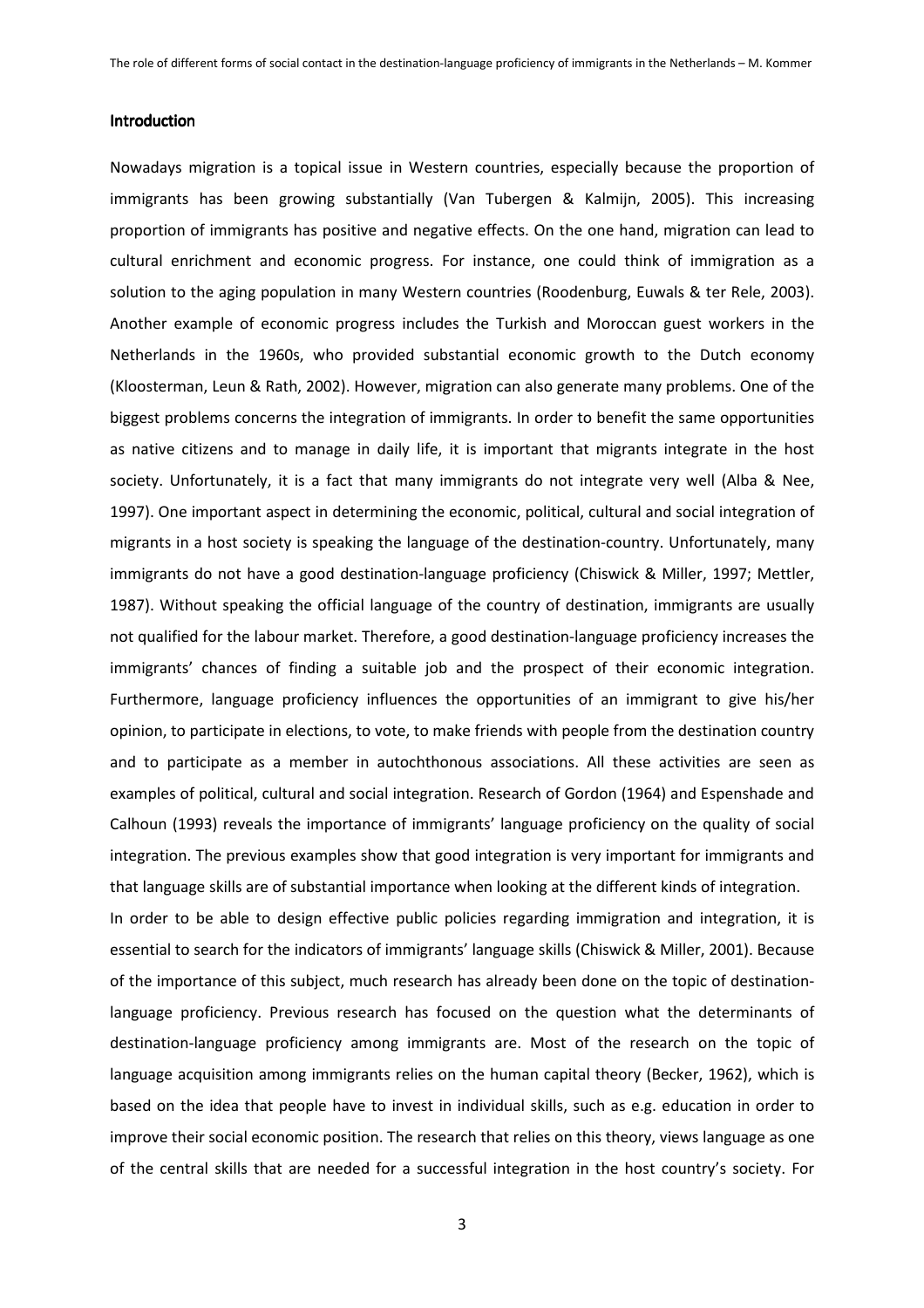instance, immigrants need this kind of human capital to get better labour market opportunities. In other words, to get more economically integrated (Kossoudji, 1988). However, also to get socially, politically and culturally integrated immigrants need to possess this kind of human capital. More specifically, most researchers are interested in explaining how language skills are accumulated. The main framework in this field is developed by Chiswick and Miller (1997). They developed a model that looks at immigrants' language proficiency and identified three general concepts based on the findings from previous research, namely 'exposure', 'efficiency' and 'incentives'. At first, a migrant has to be exposed to the language, e.g. through interethnic contacts. Secondly, the immigrant then has to experience efficient improvement when he/she has been exposed, for example when a migrant has a high level of education, he is more likely to learn a new language more easily. Thirdly, incentives are important for acquiring the dominant language (Chiswick & Miller, 1997). An immigrant has to be stimulated to get increments in wages for good language proficiency (Chiswick & Miller, 2001).

Exposure, efficiency and incentives have all proved to be important theoretical ideas used in research to establish the determinants of language proficiency. For instance, several authors claim that more contact with people from the host country will have a paramount effect on the extent of exposure (Chiswick & Miller, 1997, Gordon, 1964; Van Tubergen & Kalmijn, 2005). However, these ideas have not been completely exploited and should be studied in more detail. Therefore, it would be interesting to research the effect of different forms of social contact on immigrants' destinationlanguage proficiency. The aspect of exposure is of major importance for integration since only then incentives and efficiency have additional value. Hence, research should focus on this aspect in more detail. The main gap in the existing literature is the lack of comparison between different exposure settings, such as contact with partner, children, colleagues, friends, neighbours and co-members of associations.

Following the previous arguments, this paper will examine the following research question:

# How do different forms of contact between immigrants and natives influence immigrants' destination-language proficiency?

In this research this question will concern immigrants in the Netherlands, for whom Dutch is the destination-language.

The scientific value of this research is the additional knowledge that will be gained about the different kinds of exposure that are relevant for language acquisition among immigrants. At the same time, by identifying the indicators of language proficiency in more detail, a better policy can be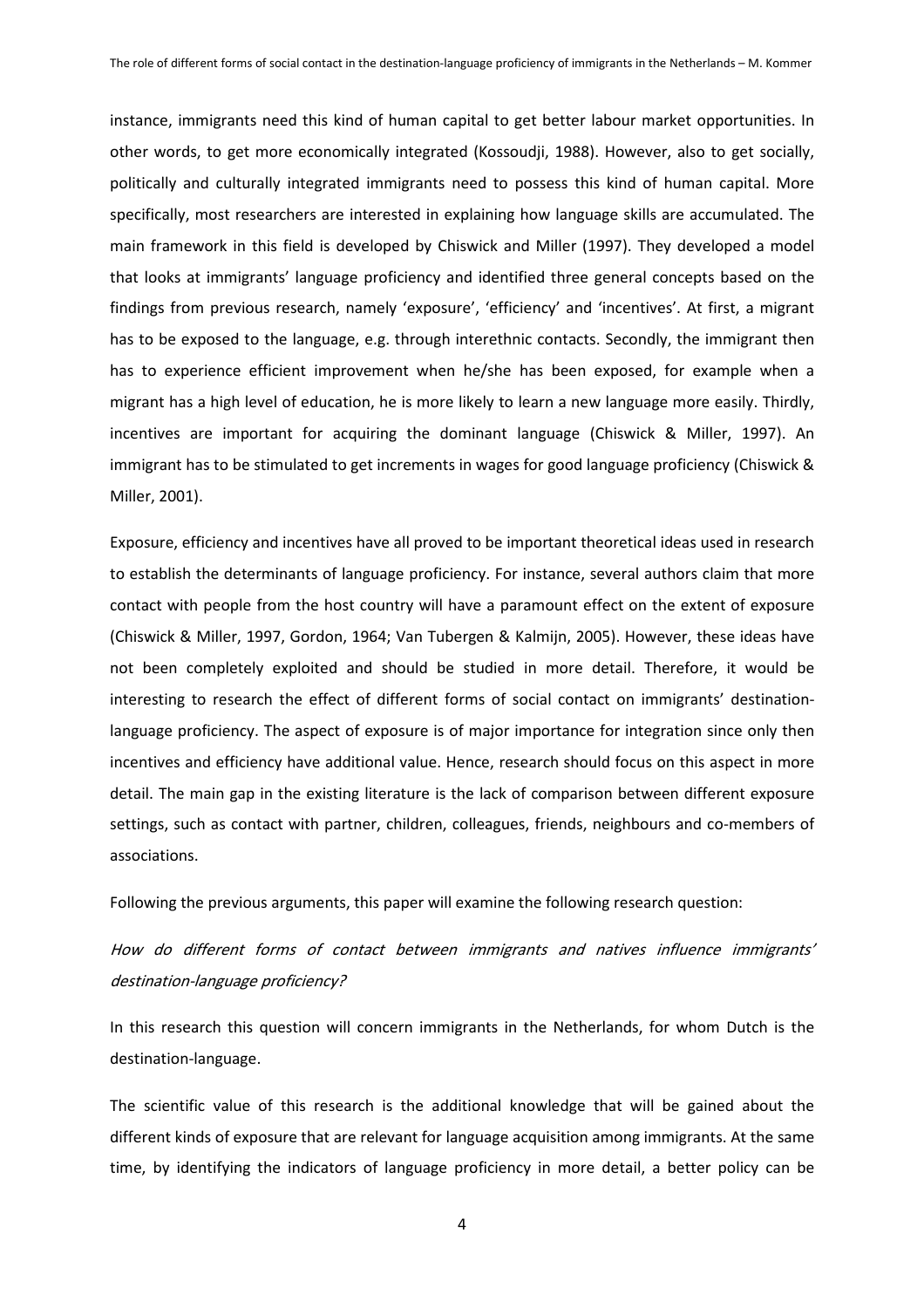designed which will hopefully result in an improved integration of immigrants. For instance, if the analyses demonstrate that contact with neighbours plays an important role in the effect of exposure, one could think of e.g. organising communal meetings for the inhabitants of a neighbourhood, natives as well as immigrants, to get to know each other better and thereby provide better destination-language proficiency. In this way, this research can also have high societal value in order to help the integration of immigrants.

### Previous research

On the topic of indicators of destination-language proficiency a lot of research has already been done. In this section an overview of ideas and results of former research will be presented.

Research on the topic of immigrants and their integration often refers to capital as a important requirement to integrate in the host society (Nee & Sanders, 2001). There exist different kinds of capital, among the most commonly studied ones are human, cultural and social capital. Human capital refers to the individual skills, acquired by for instance experiences, training or a job. With the increase of human capital, the chances on the labour market also increase (Leeuwen, 2007). Cultural capital can be defined as forms of knowledge, valued by the society, or as "the stock of cultural values", with which one can achieve something (Thorsby, 1999). When people experience advantages because of their position in a network or via their contacts, one can speak of social capital (Flap, 1999). While looking at these three forms of capital, one can see that language proficiency is a form of human capital (Chiswick & Miller, 2001; Djajic, 2004; Van Tubergen & Kalmijn, 2005). Chiswick and Miller (2001) confirm this in their research on concepts on language proficiency. Their research is based on the assumption that language skills are a form of investment in human capital. They argue that this is the case because language skills satisfy the three requirements for human capital. Firstly, language skills are productive, in the sense that they increase immigrants' earnings in the labour market. Secondly, language ability can not be separated from the person, it is embodied within the immigrant (Chiswick & Miller, 1997; Chiswick & Miller, 2001; Van Tubergen & Kalmijn, 2005). The final requirement for human capital is a willingness to commit to the time costs associated with learning a new language.

In order to identify the determinants of destination-language proficiency Chiswick and Miller (1997, 2001) designed a model that distinguishes between three general concepts that influence language proficiency, namely exposure, efficiency and incentives. They argue that the costs of acquiring second-language skills is lower when an immigrant is more often exposed to the destinationlanguage. The costs will also be lower, when an immigrant is better capable of converting the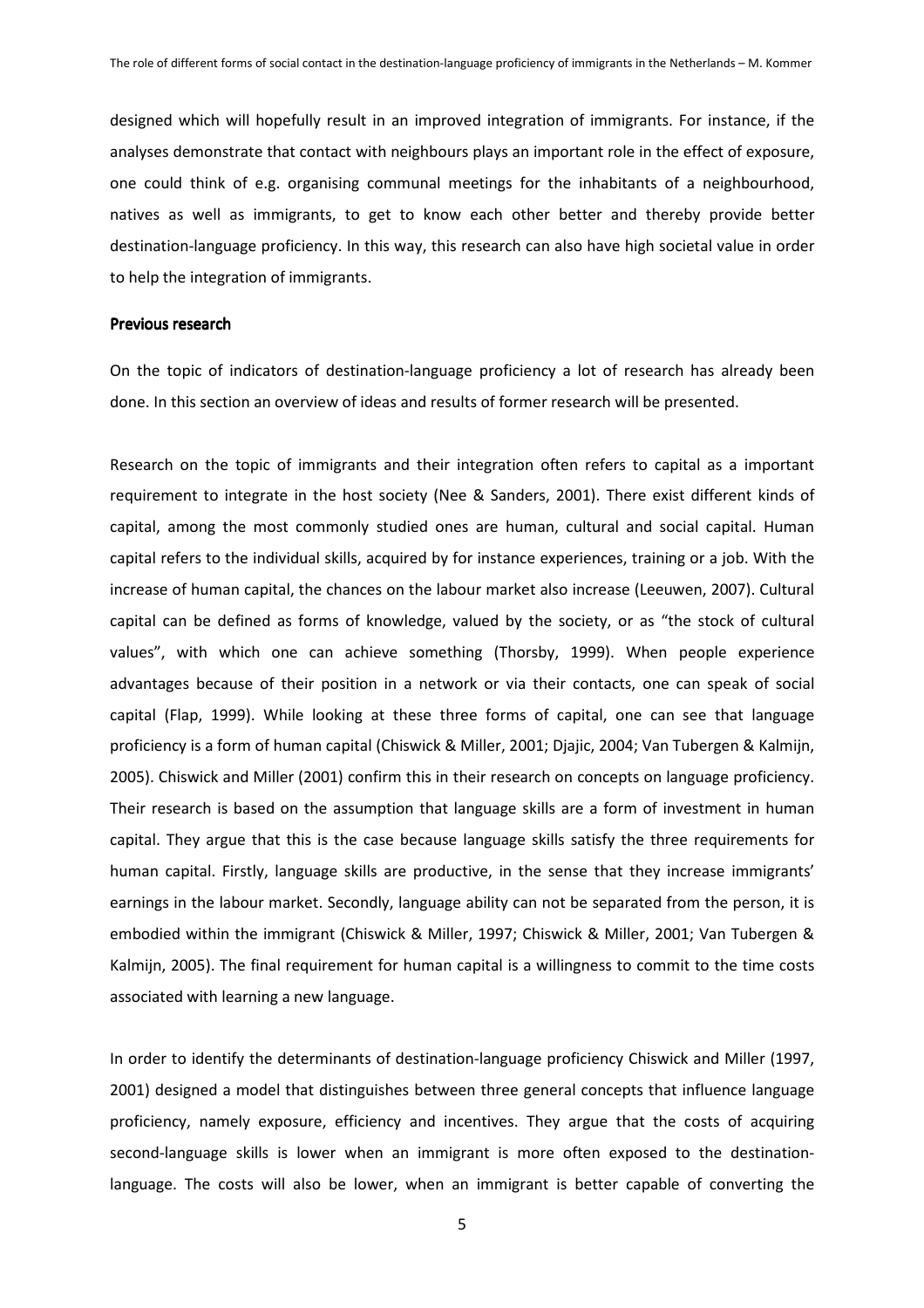exposure into actual language acquisition, this relates to the effects of efficiency. Thirdly, the economic incentives for destination-language proficiency of immigrants depend on the expansion of wages as a result of the fact that the immigrant became more proficient in the destination-language and on the anticipated duration of stay and employment in the destination country (Chiswick & Miller, 2001).

The three-way model of Chiswick and Miller (1997,2001) was adopted and indirectly extended in other research (e.g. Chiswick, Lee & Miller, 2005; Djajic, 2004; Van Tubergen & Kalmijn, 2005). When looking at other research on destination-language proficiency, it should be made clear that secondlanguage proficiency of immigrants is considered to have micro- as well as macrolevel explanations. Most of the research on this topic looks at determinants of destination-language proficiency on microlevel (Carliner, 2000; Chiswick & Miller, 1995 & 2001; Espenshade & Fu, 1997; Espinosa & Massey, 1997; Solé, 1990; Stevens, 1999). Although these ideas on determinants of language proficiency have mostly been applied to explain individual effects, they can also be useful to understand contextual effects. From a microperspective, the three concepts from the model of Chiswick and Miller, exposure, efficiency and incentives, are relevant indicators when determining destination-language proficiency. Next to the indicators of exposure, efficiency and incentives, age at migration can be an important microlevel determinant for language proficiency. Furthermore, a higher level of schooling generally causes better language proficiency (Chiswick & Miller, 2001; Van Tubergen and Kalmijn, 2005). Another cause on the micro-level may be gender differences (Chiswick, Lee & Miller, 2005; Espenshade & Fu, 1997; Stevens, 1992). While focusing at microlevel explanations, some authors take into account some of the macrolevel effects. In contrast, Van Tubergen and Kalmijn (2005) focused on the causes on the macrolevel, extending the ideas of Chiswick and Miller (on the microlevel). These authors use the theory from the model of Chiswick and Miller as a guideline. They stated that three groups of contextual factors are important when looking at immigrants' destination-language proficiency, namely 'destination'-effects, 'origin'-effects and 'setting'-effects. First of all, a contextual factor that should be considered is the role of the receiving country, the so-called 'destination' effects. Secondly, the economic conditions in the sending country have an important effect. These effects are known as 'origin' effects. Thirdly, in some cases the language proficiency depends on assets of a specific combination of 'destination' as well as 'origin' effects, this is called a 'setting' or 'community' effect. It could be that a specific immigrant group shows more proficiency in a second-language in one destination country, but relatively less proficiency in another country. This may depend on a combination of effects, such as the size of an ethnic group compared to the destination population. Van Tubergen and Kalmijn refer explicitly to Chiswick and Miller. However, there exists a lot of research on language acquisition that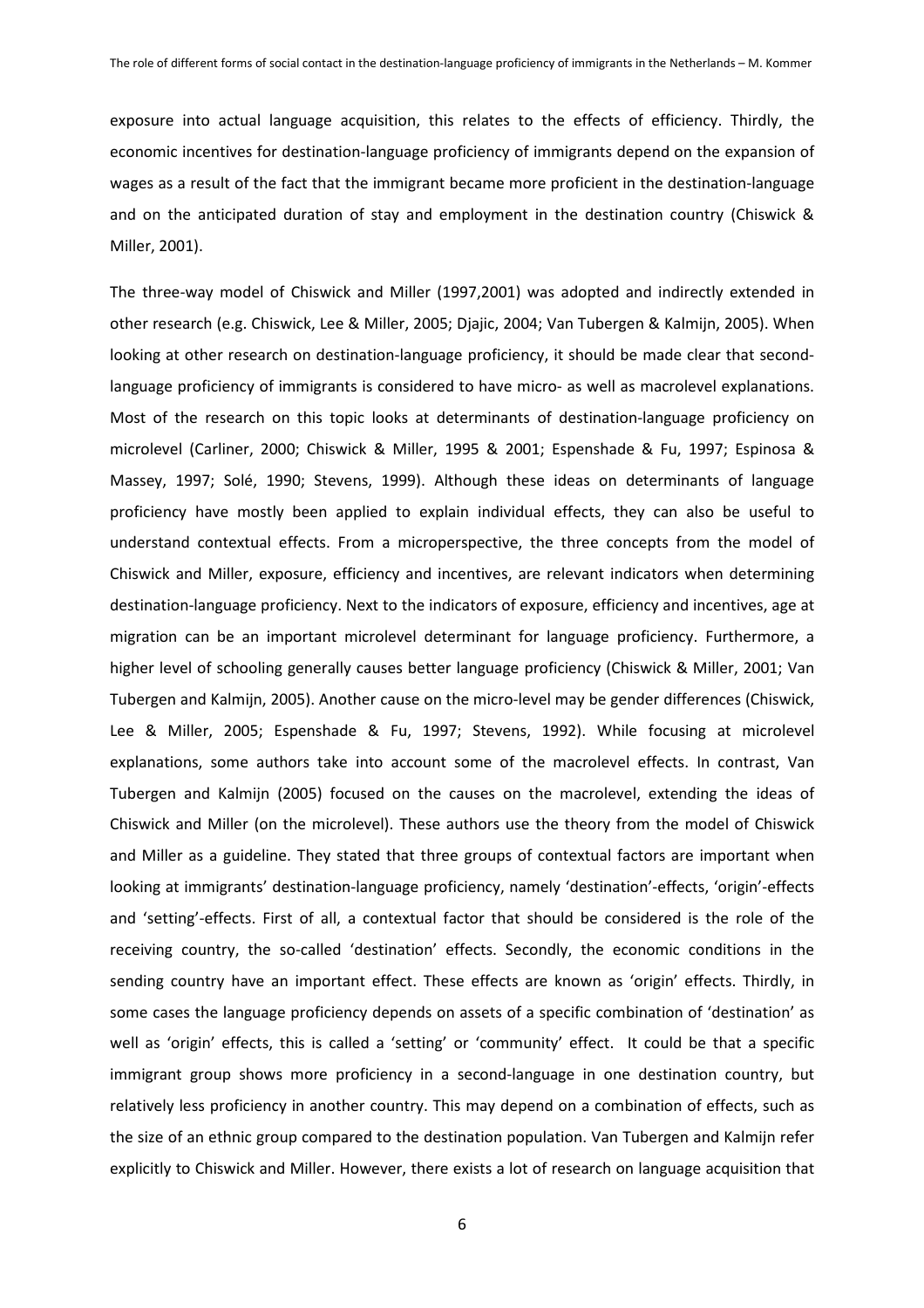did not involve the model of Chiswick and Miller, but could be included in this model since they indirectly confirm the ideas about exposure, efficiency and incentives.

Because the theoretical ideas of Chiswick and Miller can form a guideline through much of the research on destination-language acquisition, it is important to look at their research in more detail. When looking at the mechanisms from the model of Chiswick and Miller separately, the amount of exposure to the destination-language is firstly asserted as a mechanism that influences language proficiency (Chiswick & Miller, 1997; Chiswick & Miller, 2001; Espenshade & Fu, 1997). Through opportunities to listen to, study and use the destination-language, immigrants learn this secondlanguage (Stevens, 1999). These opportunities depend to a large extent on the use of and proficiency in the destination-language of the people with whom the immigrants interact (Chiswick & Miller, 2001). As Chiswick and Miller (2001) postulate, exposure to the destination-language can occur before or after migration. Pre-immigration exposure can occur e.g. when countries have a colonial past together, when the destination-language is an official language in the country of origin, or when immigrants have had a job in the their home country in which they were often exposed to the destination language. After migration, immigrants are logically even more exposed to the destination-language. The proficiency in this language destination language, concerning postmigration exposure, depends on two elements, namely time units of exposure and the intensity of exposure. Time units of exposure indicate the years that the immigrants lived in the destination country since they migrated (Chiswick & Miller, 1997; Chiswick & Miller, 2001; Van Tubergen and Kalmijn, 2005). The results from previous research show that people speak the destination-language better the longer they stay in the destination-country (Chiswick & Miller, 1997; Espenshade & Fu, 1997; Jasso & Rosenzweig, 1990). The second element is the intensity of the exposure. Some authors indicate that contacts with family members and the use of the destination-language with these family members play an important role, in exposure to this language (Chiswick, Lee & Miller, 2005; Chiswick & Miller, 2001; Espenshade & Fu, 1997). They assert that the role of the partner is most important (Chiswick & Miller, 2001, Espenshade & Fu, 1997; Stevens, 1985). For instance, when an immigrant marries a person from the same country of birth, it is not likely that those immigrants will speak the destination-language at home and the exposure is less than when an immigrant would marry an inhabitant from the destination country (Chiswick and Miller, 1997; Chiswick and Miller, 2001). Moreover, children are expected to have an important influence on their parents' destinationlanguage proficiency. This is, among other things, due to the intensive exposure to the destinationlanguage that children experience at school and because of their greater ability to learn because of their young age. Since there is an intensive form of contact between parents and their children, the destination-language proficiency of the children can positively influence that of their parents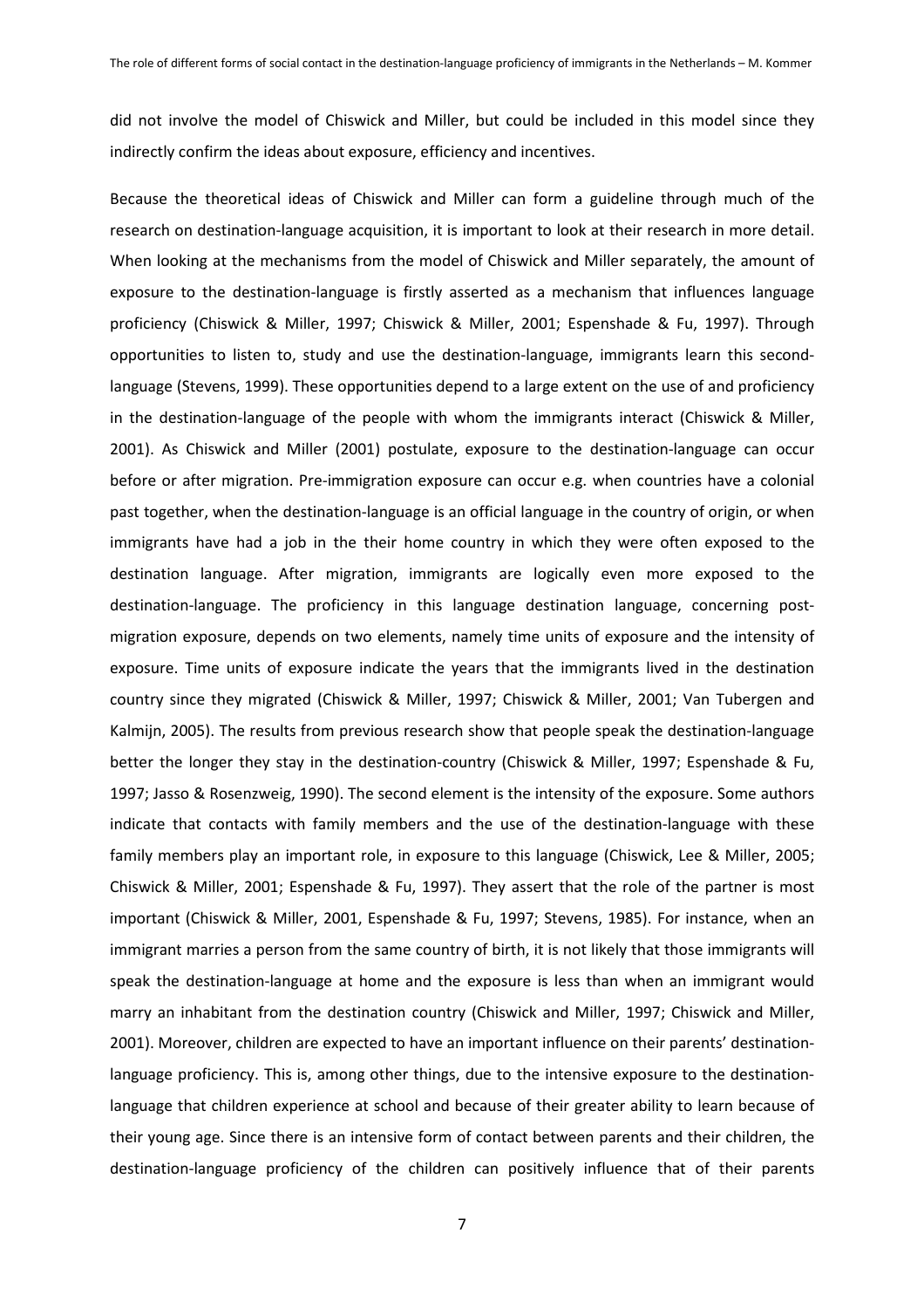(Chiswick & Miller, 2001). Besides the effect of contact with family members, also other types of contact play a role in the process of language acquisition. Remennick (2004) found that immigrants who are unemployed are the least proficient in the destination-language. This indicates that contact with colleagues is also important when learning the destination-language. Another example of the impact of exposure is residential segregation of immigrants which can contribute to a lesser degree of integration in the host society. Immigrants living segregated tend to have less contacts with natives and thus will be less exposed to the destination-language (Lievens, 2004; Stevens, 1992).

The degree of efficiency with which a migrant learns a new language is the second important mechanism concerning language proficiency following the model of Chiswick and Miller. Efficiency is seen as the extent of improvement in destination-language skills per unit of exposure. Chiswick and Miller (2001) assumed that people who have less human capital experience more difficulties when learning a new language. Age at migration, linguistic distance, school attainment and the reason for migration are determinants of destination-language proficiency which Chiswick and Miller (2001) mention as efficiency effects. With reference to this effect of efficiency on second-language acquisition, Chiswick and Miller (2001) and Stevens (1999) verified that younger people possess a greater capacity of learning a new language and this is how Stevens (1999) explains that people who migrated at a younger age are more proficient in speaking the destination-language. This also applies to immigrants with a native language that is linguistically very similar to the destination-language. Linguistic distance plays an important role when looking at efficiency. If the two relative languages are very different, it is more difficult for an immigrant to learn the new language than when the language spoken in the country of origin and the destination-language share many similarities. The reason for emigration is another aspect of efficiency (Chiswick & Miller, 2001; Mettler, 1987). Migrants that moved for reason other than economic are less likely to be favourably self-selected for labour market success in the country of destination. This is the case, because this kind of success is less important in their decision to migrate. For these migrants, the importance of learning the destination-language will be lower; in other words they will be less efficient in learning a foreign language (Chiswick & Miller, 2001). People with a higher level of education mostly have a greater ability to learn (Chiswick & Miller, 1997; Chiswick & Miller, 2001; Van Tubergen & Kalmijn, 2005). Concerning education, the results of Gould, McManus and Welch (1983) proved that education outside the United States is significantly less valuable for destination-language proficiency than education within the United States. Still authors conclude that there is an effect of schooling on second-language fluency, depending on if this was achieved in or outside the destination country (Evans, 1986).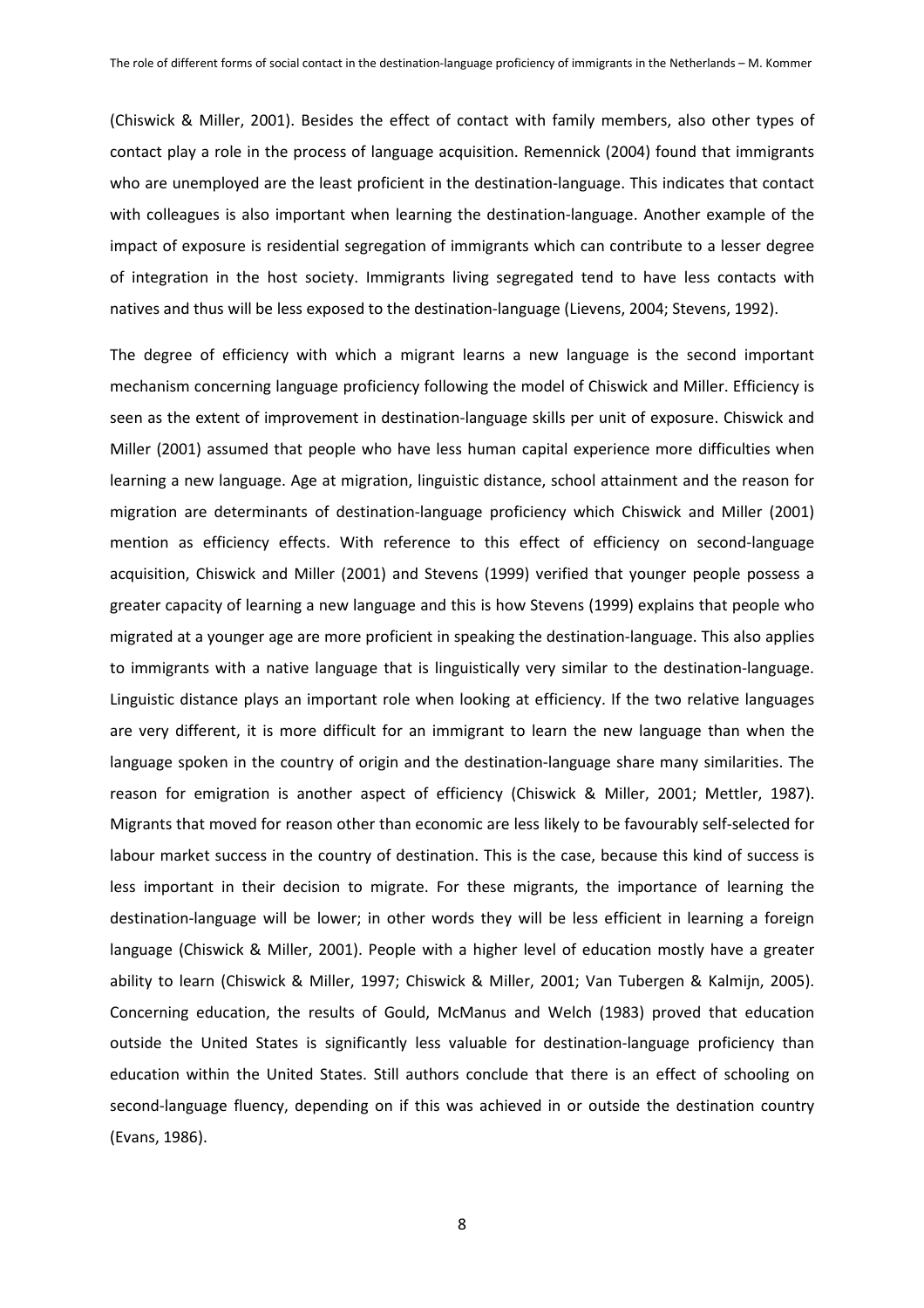Next to the amount of exposure and the efficiency, language proficiency is an outcome of economic incentives. Language skills can increase an immigrants economic status and position, e.g. on the labour market (Van Tubergen and Kalmijn, 2005). Good language proficiency leads to a lower rate of unemployment (Chiswick and Miller, 2001). Chiswick and Miller (1997, 2001) assert that as a result of incentives, immigrants are motivated to learn a new language, because they will get advantages in return. Moreover, previous studies suggests that if an immigrant is single this creates incentives to learn the new language, because immigrants without a partner experience a bigger responsibility for carrying out the actions of daily living (Stevens, 1992). This requires proficiency in the destinationlanguage.

This section can be concluded with the notion that previous research found significant effects for exposure, efficiency and economic incentives on destination-language proficiency. In accordance with the assumptions of Chiswick and Miller, all three mechanism are proven to operate. In the following section we look at the exposure mechanism in more detail. The theoretical model for this present study will be explained along with the hypotheses.

#### Present study

Exposure is an important mechanism for immigrants when learning a new language, because without exposure to the destination-language, efficiency and incentives can not play their role either. As mentioned in the former section on previous research, post-migration exposure operates at two levels, duration of exposure and intensity of exposure. The importance of the length of stay is a clear example of the duration of exposure, while the intensity of exposure is more divers. Former research showed that social contact forms an important aspect of exposure to the second-language. Moreover researchers focused on different forms of contact and found significant effects. However, there is a lack of research that compares the different forms of contacts (e.g. with partner, children, colleagues, co-members in associations, friends or neighbours) and their importance in learning a new language. To fill this gap in the existing literature on destination-language proficiency, the goal of this research is to look at several kinds of contacts and compare their effect on immigrants' language proficiency. How do different forms of contact between immigrants and natives influence immigrants' destination-language? To get a more complete overview of the influences of different forms of social contact it is important to look at this question in more detail. A comparison should be made between different forms of an immigrants' contacts. One could have a look at the effect of mixed marriages, communicating with resident children, friendships with autochthonous people, membership in associations and interaction with colleagues and neighbours of the immigrants. In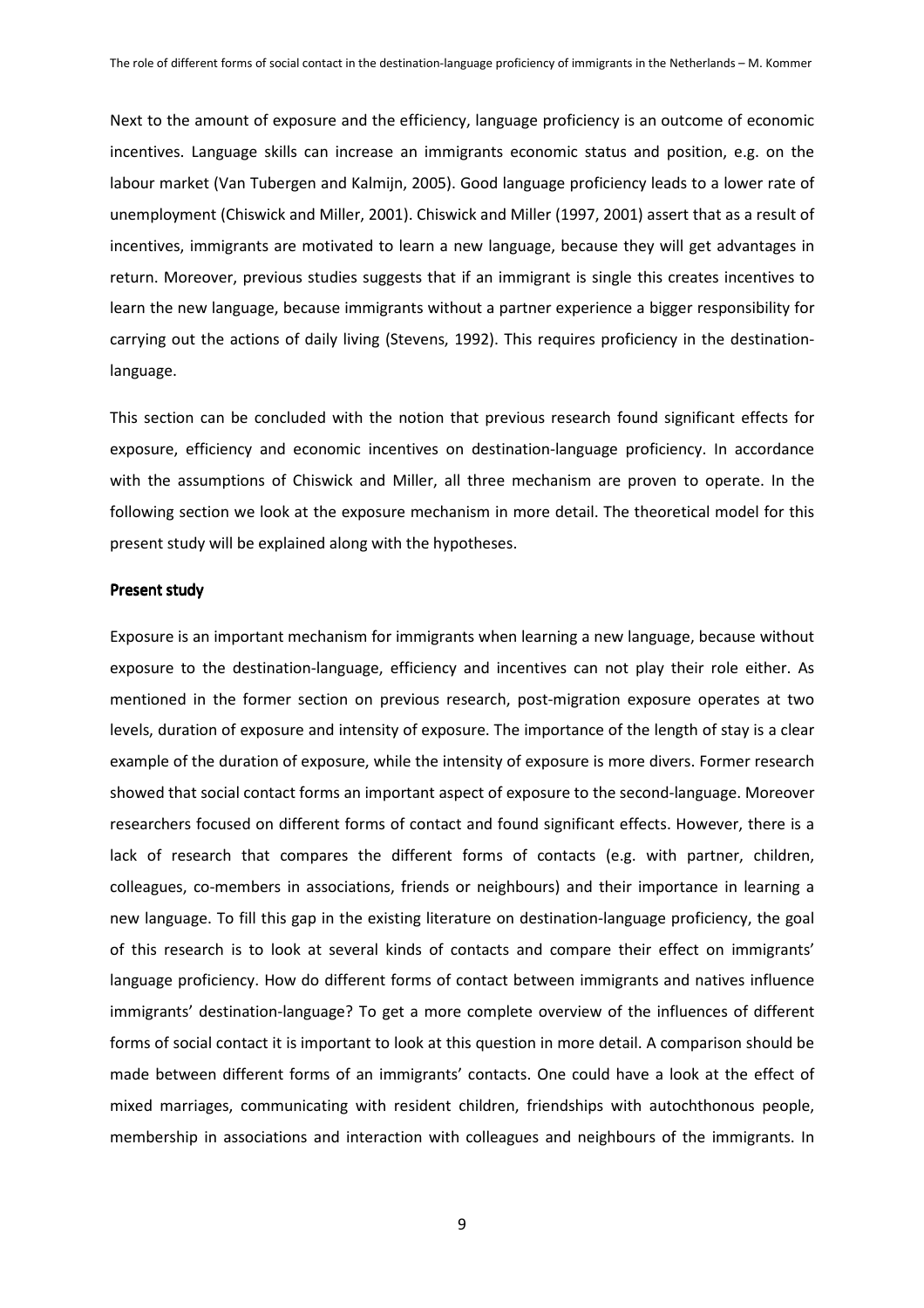order to analyse what the influence of these different forms of contact is, the following set of hypotheses is formulated.

First of all, one could argue that when an immigrant's often uses a foreign language it will be likely that the immigrant becomes more and more proficient in this second language. Since one usually spends much time with his/her partner, it could be an important determinant for the destination-language proficiency of immigrants what language they speak with their partners. From this perspective the following hypothesis can be derived:

# H1a). Destination-language proficiency is higher among immigrants who speak Dutch with their partner.

Furthermore, the expectation is that immigrants who speak Dutch with their Dutch partner will be more proficient in their second language, than immigrants who speak Dutch with their partner from the country of origin (Chiswick and Miller, 1997; Chiswick and Miller, 2001). When immigrants speak the destination-language with a Dutch partner, their proficiency is expected to be higher, due to the exposure to the fluent Dutch proficiency of the native partner.

H1b). Destination-language proficiency is higher among immigrants who speak Dutch with a Dutch partner than among immigrants who speak Dutch with a partner from the country of origin.

As discussed before, previous research showed that there is an effect of living with children at home in the destination country on the parents destination-language proficiency. The expectation is that when immigrant parents speak Dutch with their children this will increase their proficiency. An explanation for this is the fact that children more easily learn Dutch (school, clubs and friends) and thereby facilitate their parents to learn from them (Chiswick & Miller, 2001).

H2). The more often immigrants speak Dutch with their children, the better the immigrant's destination-language proficiency.

As Remennick (2004) showed, unemployed immigrants have the worst destination-language proficiency. This indicates that contact with colleagues has a positive effect on this proficiency. An explanation for this can be that immigrants who have a job, spend much time with their colleagues and are thereby more exposed to the language of their colleagues. Taken together, this expectation leads to the following hypothesis.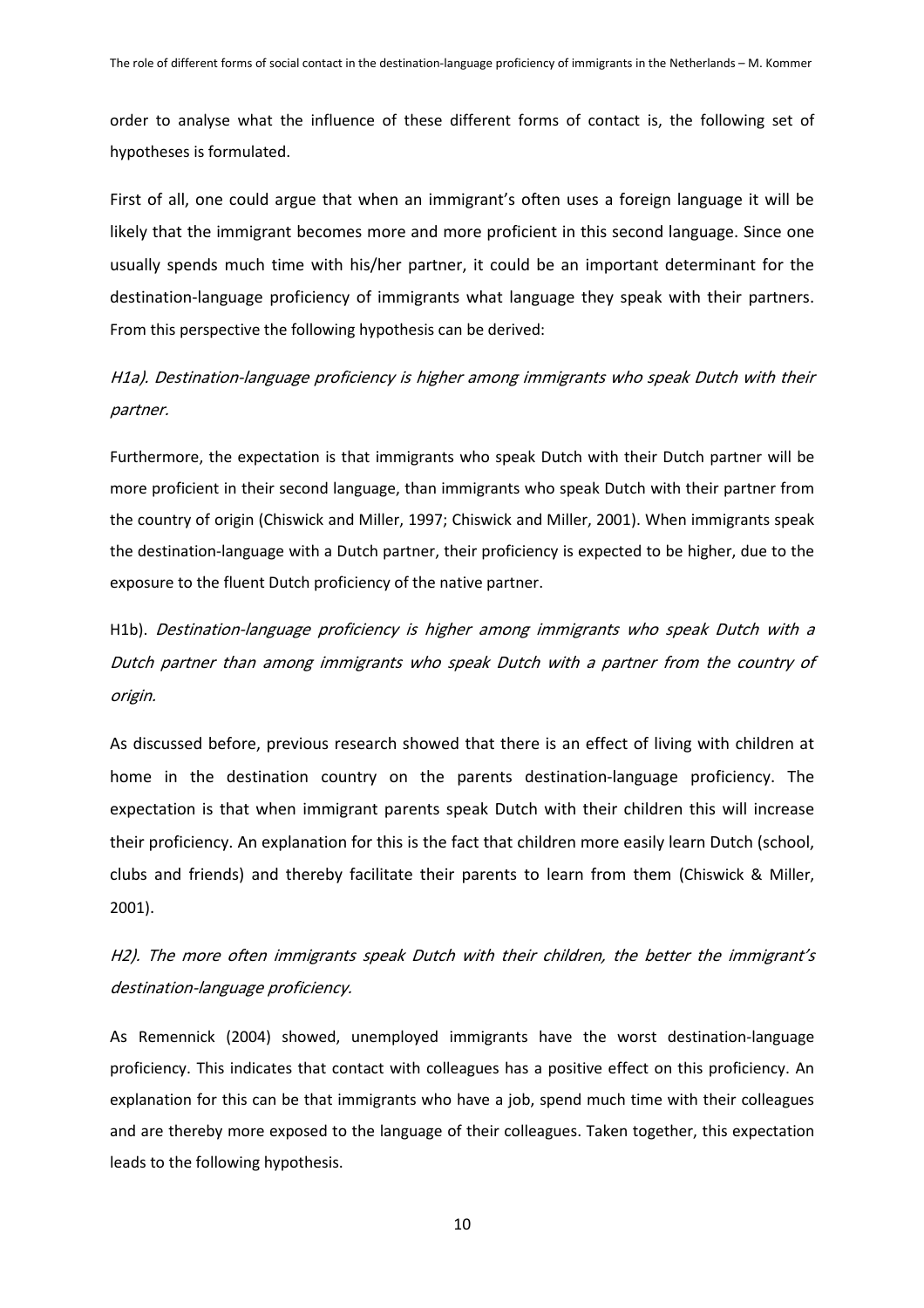H3). The more immigrants have contact with Dutch colleagues, the better the immigrant's destination-language proficiency.

Another type of social contact that exposes migrants to the Dutch language and thereby might improve their language proficiency, is contact with members of an association. When immigrants are a member of an association, most of the time this means that they will spend some time with their co-members during the week. If this association consists of mainly Dutch members, this will improve the immigrant's ability to speak Dutch. This is why the following hypothesis is formulated:

H4). The more immigrants have contact with Dutch co-members in associations, the better the immigrant's destination-language proficiency.

The fifth hypothesis is based on the contact immigrants have with their friends. Apart from the leisure time that is spend with family members, most people also invest in spending time with their friends. When an immigrant has many Dutch friends, it is more likely that they will speak Dutch with each other, which will improve their proficiency. On the contrary, immigrants with largely friends from their own ethnic group will miss opportunities to this kind of exposure.

H5). The more immigrants have contact with Dutch friends, the better the immigrant's destination-language proficiency.

The last form of contact taken into account is the contact immigrants have with their neighbours. When an immigrant has no contact with the neighbours, they are not exposed and this thus causes no improvement of destination-language proficiency. Lievens (2004) and Stevens (1992) showed that poor integration can be caused by residential segregation of immigrants. When immigrants live in segregation, they tend to have less contact with Dutch people, because Dutch people just do not live in the neighbourhood. This is why immigrants who live in segregated neighbourhoods are expected to be less proficient in Dutch than immigrants who are more exposed to the destination-language by living in a neighbourhood with (more) Dutch people.

H6). When immigrants have contact with Dutch neighbours, their destination-language proficiency will be better.

While all these forms of contact are expected to effect destination-language proficiency, there might be differences in the strength of the effects. In order to distinguish between the strength of effects, the different forms of contact are divided in contact in the public and private domain. The contact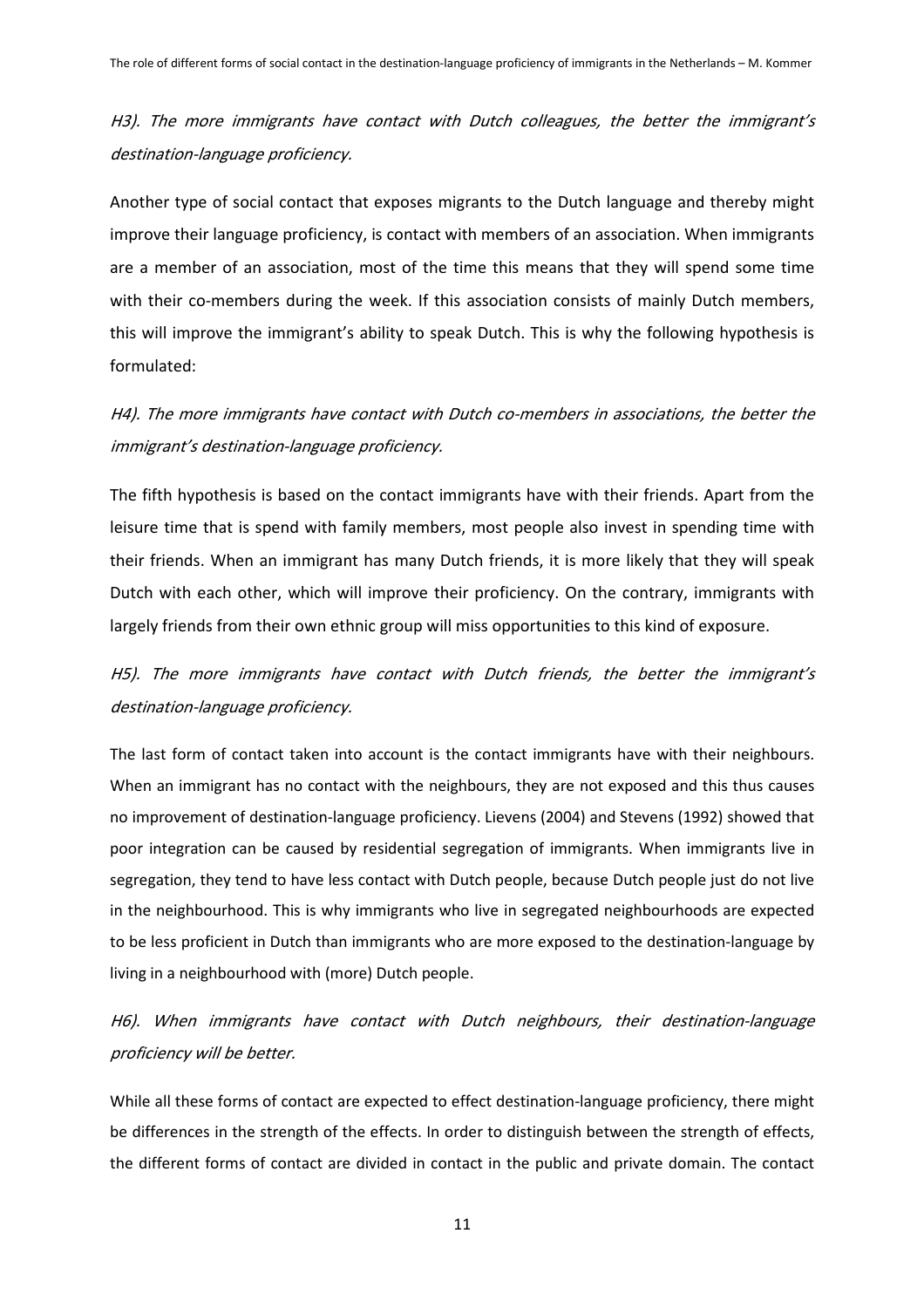within the private domain, the family situation at home (speaking Dutch with partner and children), is expected to have a stronger influence on destination-language proficiency than the forms of contact in the public domain, because family members normally are the most important people in a person's life, with regards to making decisions and way of living. The private domain is also the sector in which a person normally has the most interaction with others.

H7). Contact with people from the private domain of the immigrant has a stronger effect on the immigrant's destination-language proficiency, than contact with people from the public domain.

Former research indicates other variables that influence aspects of exposure (e.g. length of stay) as well as indicators related to efficiency and incentives. These will be presented below and will be taken into account as control variables. The length of stay can be of relevance for the influence of exposure. The expectation is that the more years an immigrant has lived in the destination country since immigration, the better the destination-language proficiency will be, because the immigrant has had a longer time span of exposure to the destination-language (Chiswick & Miller, 1997; Chiswick & Miller, 2001; Van Tubergen and Kalmijn, 2005). In line with this, the migration generation can play a role in this process of language acquisition. The second generation immigrants are expected to have better proficiency in Dutch.

Then turning to indicators related to efficiency and incentives, the reason for migration forms one of the effects that will be controlled for in the analysis. As showed in previous research, immigrants that immigrated to the Netherlands for economic reasons are most likely to be favourably self-selected for labour market success in their country of destination (Chiswick & Miller, 2001; Mettler, 1987). This kind of success is less important in their decision to move to another country. Therefore the expectation is that immigrants that moved for an economic reason will be more proficient in the destination-language. Accompanying the reason for migration can be the immigrant's wish to return to the country of origin. When immigrants wish to return to their country of origin it will be less necessary for them to learn the destination-language, this can also increase when the immigrants sees the possibility to return. When immigrants wish to return to their country of origin and they see the possibility, it will be likely that they do not invest very much in learning this new language and thus become less proficient. Furthermore, age has been proven to have a negative effect on destination-language proficiency. Younger people are more proficient, because of their better ability to learn. This also explains why immigrants who migrated at a young age are likely to have a better second-language proficiency (Stevens, 1999). Moreover, achievements in school can influence Dutch language proficiency. Since people with more school achievement may also have a greater ability to learn (Chiswick & Miller, 1997; Chiswick & Miller, 2001; Van Tubergen & Kalmijn, 2005). A year of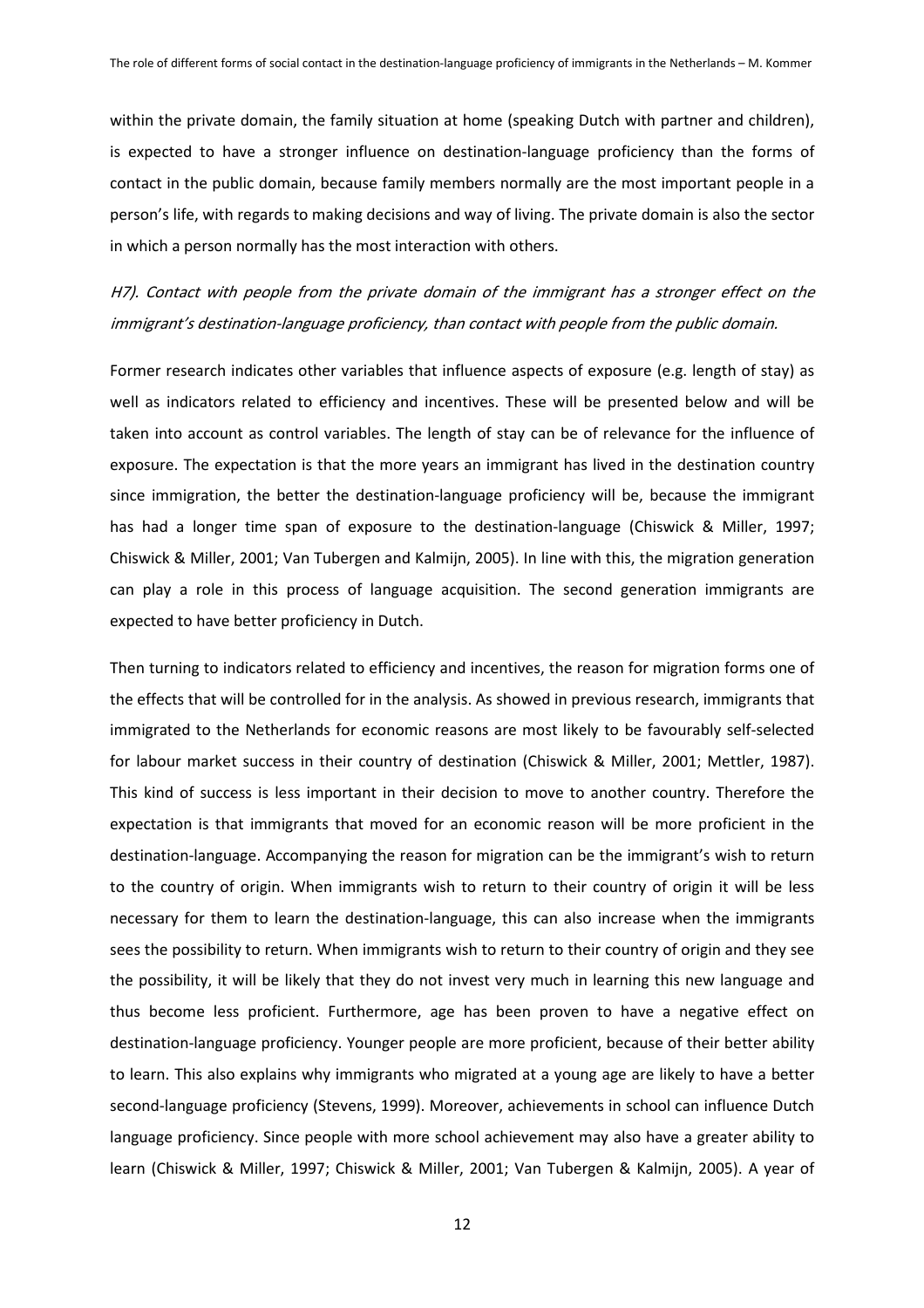education in the country of destination is proven to be more efficient for destination-language proficiency compared to a year of education outside this destination country (Gould, McManus & Welch; 1983). Finally, there are two demographic characteristics that can play an important role in this process, namely the immigrants' sex and the ethnic group they belong to. Based on the prediction that women are more confident in a social environment, Stevens (1992) discovered that female migrants have better destination-language proficiency than men. Following Stevens, gender will be included as a control variable with the expectation that woman will have better secondlanguage proficiency than men. The last control variable is the ethnic background of an immigrant. Surinamese and Antilleans are expected to have a better proficiency in Dutch, because the linguistic distance between Dutch and the language in their home country is smaller than for Turks and Moroccans.

In the figure below, an overview of the indicators of destination-language proficiency is shown.



Figure 1. Indicators of destination-language proficiency.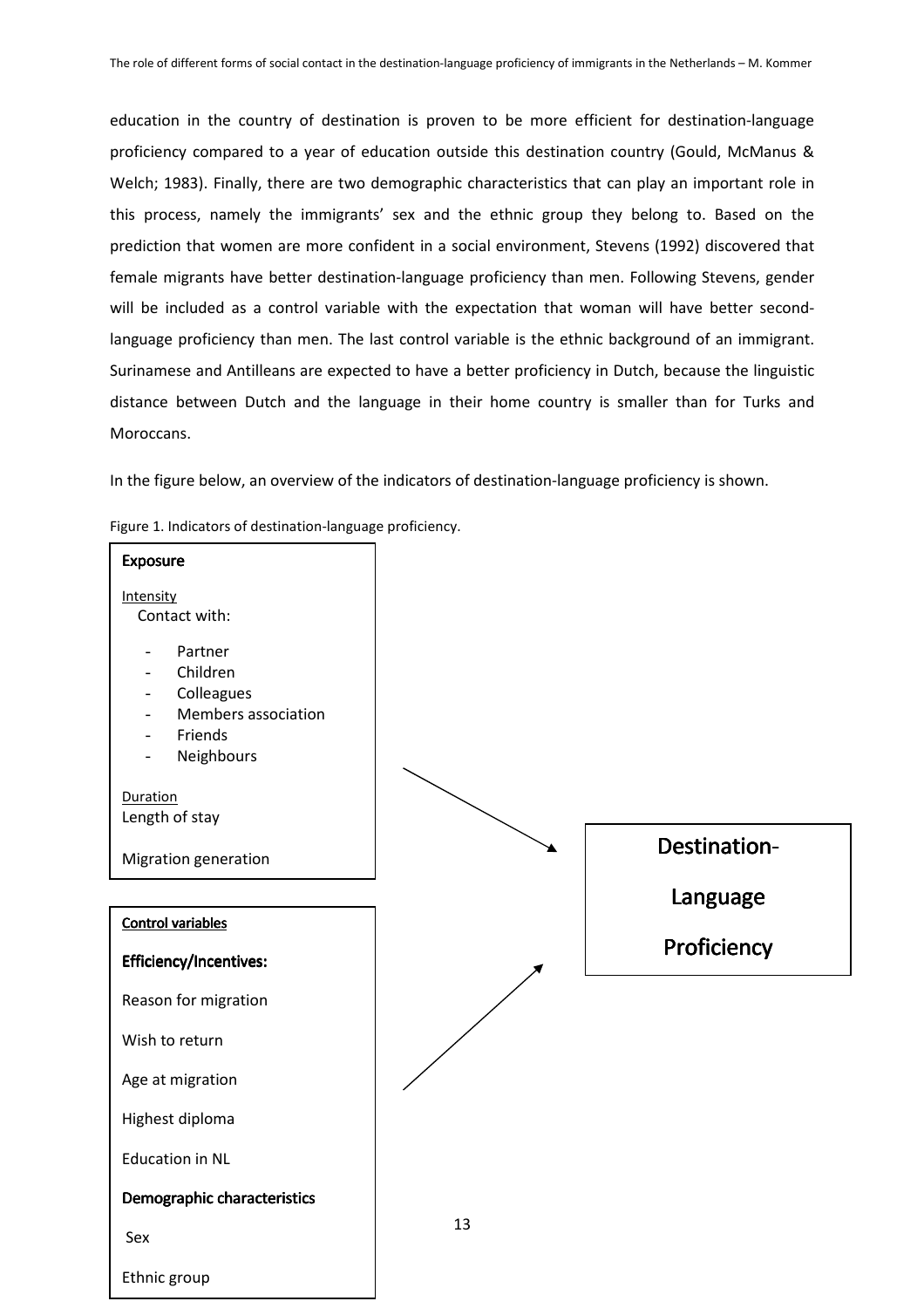#### Data and Methods

When analysing and testing the hypotheses data from the survey 'Social Position of Facilities by Ethnic Minorities' from the year 1998 will be used. The SPVA has been collected in five consecutive waves in 1988, 1991, 1994, 1998 and 2002. Respondents from the four major non-western immigrant groups in the Netherlands, namely Moroccans, Turks, Antilleans and Surinamese, as well as Dutch people were questioned. The main aim of this survey is to get insight into the socialeconomical and social-cultural position of the four minority groups, in other words to investigate to what extent immigrants (from one of those minority groups) participate in the labour and educational market and to examine which values are important to them (Martens, 1998). For this survey the respondents were personally interviewed.

In the interviews of SPVA-98 the respondents were asked questions about language proficiency and about different forms of contact, among other things. What makes the dataset from 1998 unique is that in this version of the questionnaire the respondents were also asked to fill in questions about their contact and relationships with people from the neighbourhood. Therefore, this dataset is of great relevance since the aim of this research is to investigate the effect of several forms of social contact on destination-language proficiency and the effect of contact with neighbours can be taken into account.

Respondents from the cities Amsterdam, Rotterdam, Den Haag, Utrecht, Eindhoven, Enschede, Almere, Alphen aan den Rijn, Bergen op Zoom, Hoogezand-Sappemeer, Delft, Dordrecht and Tiel were interviewed personally. A large percentage of the four minority groups lived in these cities in 1998 which provides quite a large sample. However, the sample is still not entirely representative, because only immigrants from the large cities are interviewed. Although the percentage of immigrants living in rural areas is quite low, they were not at all approached to participate in the SPVA-98. Furthermore, this sample is not entirely representative since not all members of selected families had an equal chance of being interviewed. In the selected cities, the heads of the households were approached first. Afterwards also their family members were asked to participate in a smaller version of this interview (Martens, 1998). For this research the other family members are not included, because questions about interethnic contact were only included in the questionnaires for the heads of the households (Martens, 1998).

In 1998 the SPVA counted 6021 successful interviews among Moroccans (24.5%), Turks (26.8%), Surinamese (30.8%) and Antilleans (17.9%). Also Dutch respondents were interviewed (N=1489). However, the Dutch respondents are not included in the analyses because the Dutch people are naturally native Dutch speakers and this is the reason why it is irrelevant to study their proficiency in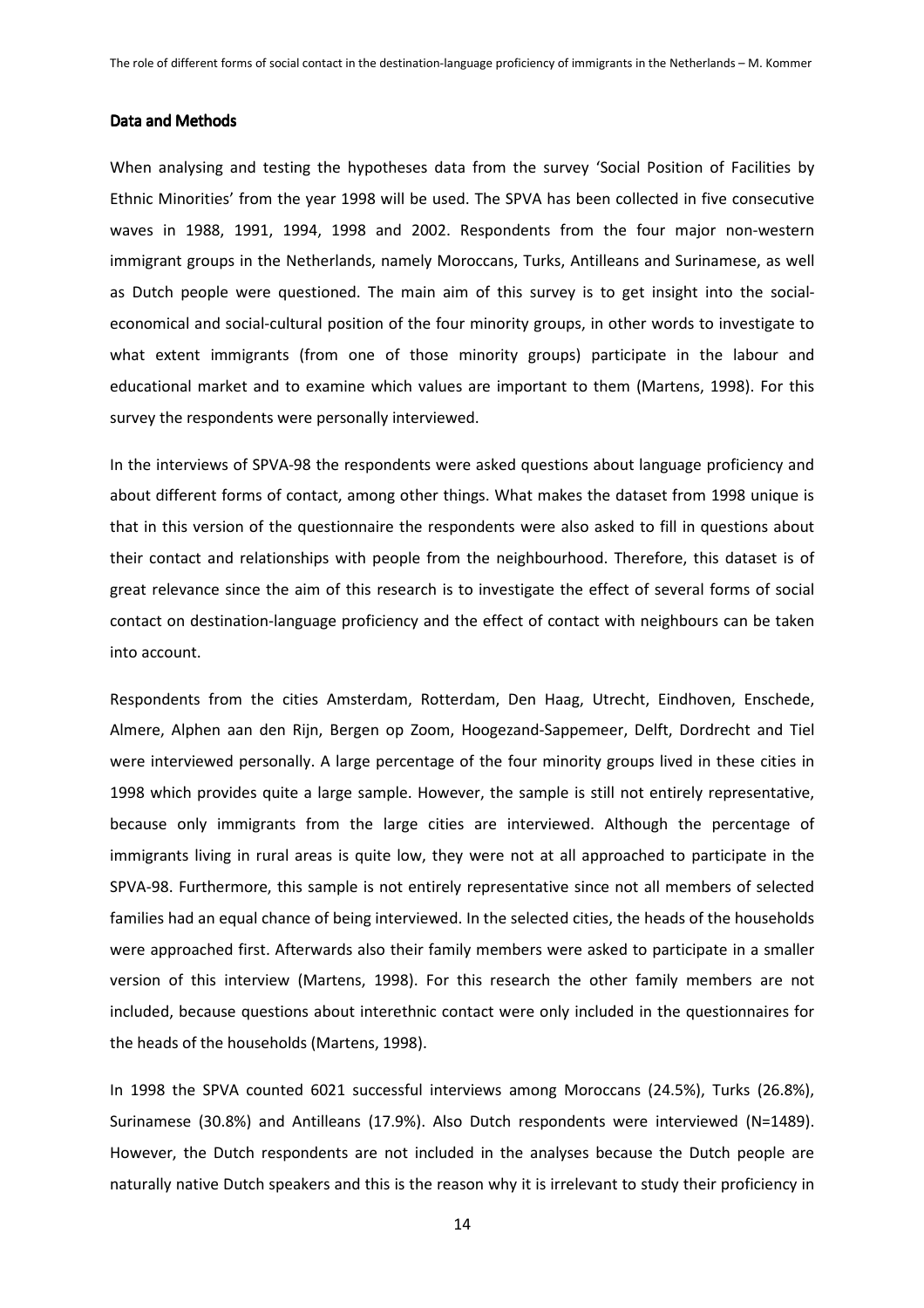the Dutch language. During the preparation of the dataset the data of 1042 respondents can not be entered due to missing values on different variables (from which the major ones are: Contacts with colleagues: 106 , Reason for migration: 102 and Return to country of origin: 51 missing values). Finally, 4979 respondents were entered into the analyses. In the SPVA-98 dataset, the population in the analyses, consists of 64.4% male heads of households and 35.6% females. The immigrants that had the longest duration of stay in the Netherlands had lived here for 71 years at the time of the interview. On the other hand, immigrants who migrated to the Netherlands that same year (1998), are also represented in this dataset. The average length of stay for the immigrants in the SPVA-98 dataset is 18.43 years and the average age at migration was 21.61 years.

In the following section the dependent and independent variables will be described. All the dependent and independent variables with their range and mean or proportions are presented in table 1.

\*\*\* Table 1 about here \*\*\*

### Dependent Variables Dependent Variables

To measure the dependent variable of this research is 'destination-language proficiency'. In order to measure this dependent variable a scale is constructed from two questions. The first question asked whether the respondent experiences problems when speaking Dutch and the second one asked whether the respondent experiences problems with reading, e.g. newspapers, in Dutch. If respondents did not have any problems with speaking Dutch, they were not asked the second question, but were directly considered as people who never experience problems with reading. From those two variables one new continuous variable is constructed, a 5-point scale ranging from 1 to 3. A higher score stands for better proficiency in the Dutch language. For instance, a percentage of 15.4% of the respondents always, or at least often, has difficulties when speaking or reading in Dutch (which thus is the first category). To the contrary, 54.0% of the respondents never experiences any problems when reading or speaking Dutch. The mean score for this variable in the SPVA-98 dataset is 2.38, which indicates that the average person from the interviewed people experiences very little problems with the Dutch language.

# Independent Variables

The independent variables measure the different forms of social contact in order to test the hypotheses. All the independent variables are entered into the analyses as dummies. First of all, to examine the respondents' language proficiency, it is important to see if a respondent has a partner. Unfortunately, this question was not available from the SPVA-98 dataset. As an alternative, the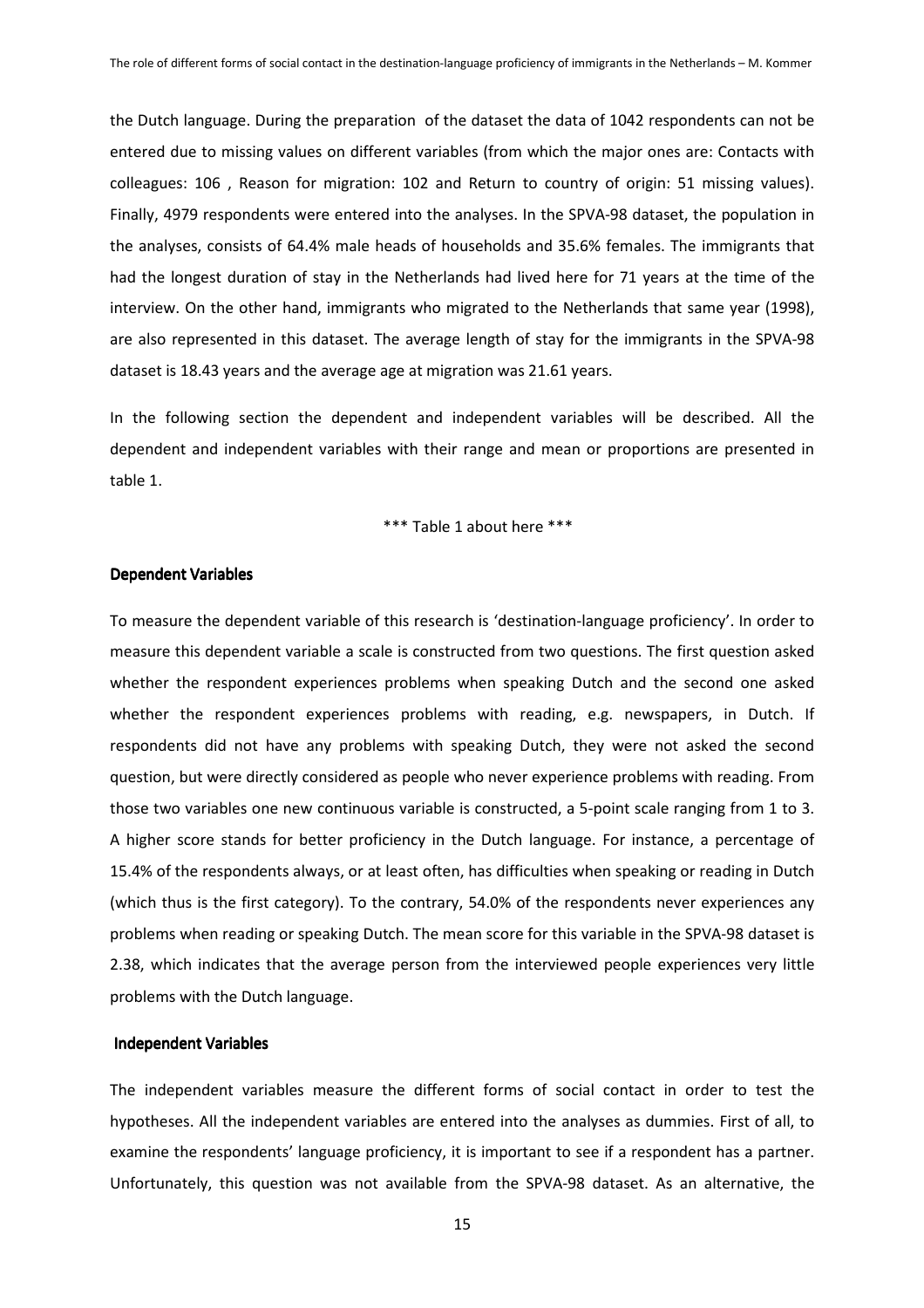variable 'cohabitation' was used to see if the respondents were living together with their partner. This variable was used to construct a new variable which measures the extent to which immigrants speak Dutch with their partner. Thus, for distinguishing between having a partner or not, the variable 'cohabitation' is used. For this new variable (Speaking Dutch with partner) there exist four categories: Not having a partner, having a partner from the country of origin (or other country) and never speaking Dutch with this partner, having a partner from the country of origin (or other country) and speaking Dutch with this partner and having a Dutch partner. The first category contains the immigrants with no partner, but this also includes the immigrants in a relationship, but who are not living together with their partner. This is the case, because from the SPVA-98 dataset this information was not available. The second independent variable is used to measure another determinant in the private domain, namely the number of children living at home. This varies from having no children at all, having one child or having two or more children. What is more important for the effect of those two variables, is whether the respondents speak Dutch with those family members. For speaking Dutch with the resident children (Speaking Dutch with children) four answers are possible. The first category consists of all the respondents who have no children living at home. The respondents in the second category never speak Dutch with their children. The third category represents those who sometimes speak Dutch with the children living at home. The fourth category contains all the immigrants who always or often speak Dutch with their children.

Secondly, the independent variables that represent the more public domain will be presented, more specific the variables that measure interethnic contact with colleagues, co-members in associations, friends, and neighbours. Firstly, Contact with colleagues consists of 4 categories: No contact with colleagues, more contact with colleagues from the own ethnic group, same amount of contact with colleagues from both groups and more contact with Dutch colleagues. The immigrants who have no contact with colleagues are unemployed immigrants. These answer categories are similar for the Contact with members of associations. The category 'no contact' for the contact with members of associations consists of the non-members of associations. Also for friends (Contact with friends) the same division of answering categories applies and the 'no contact' category represents the people who have no contact with friends in their leisure time. In the latter variable, the definition of friends consists of all the people that the respondent had contact with in their leisure time, e.g. friends and acquaintances. Finally, the variable Contact with neighbours includes the following answers: No contact, only contact with neighbours from own ethnic group, contact with neighbours from own ethnic group and Dutch neighbours and only contact with Dutch neighbours. Respondents in the category 'no contact' do not necessarily have no contact at all with their neighbours. There is a possibility that these respondents only have contact with neighbours from other population groups,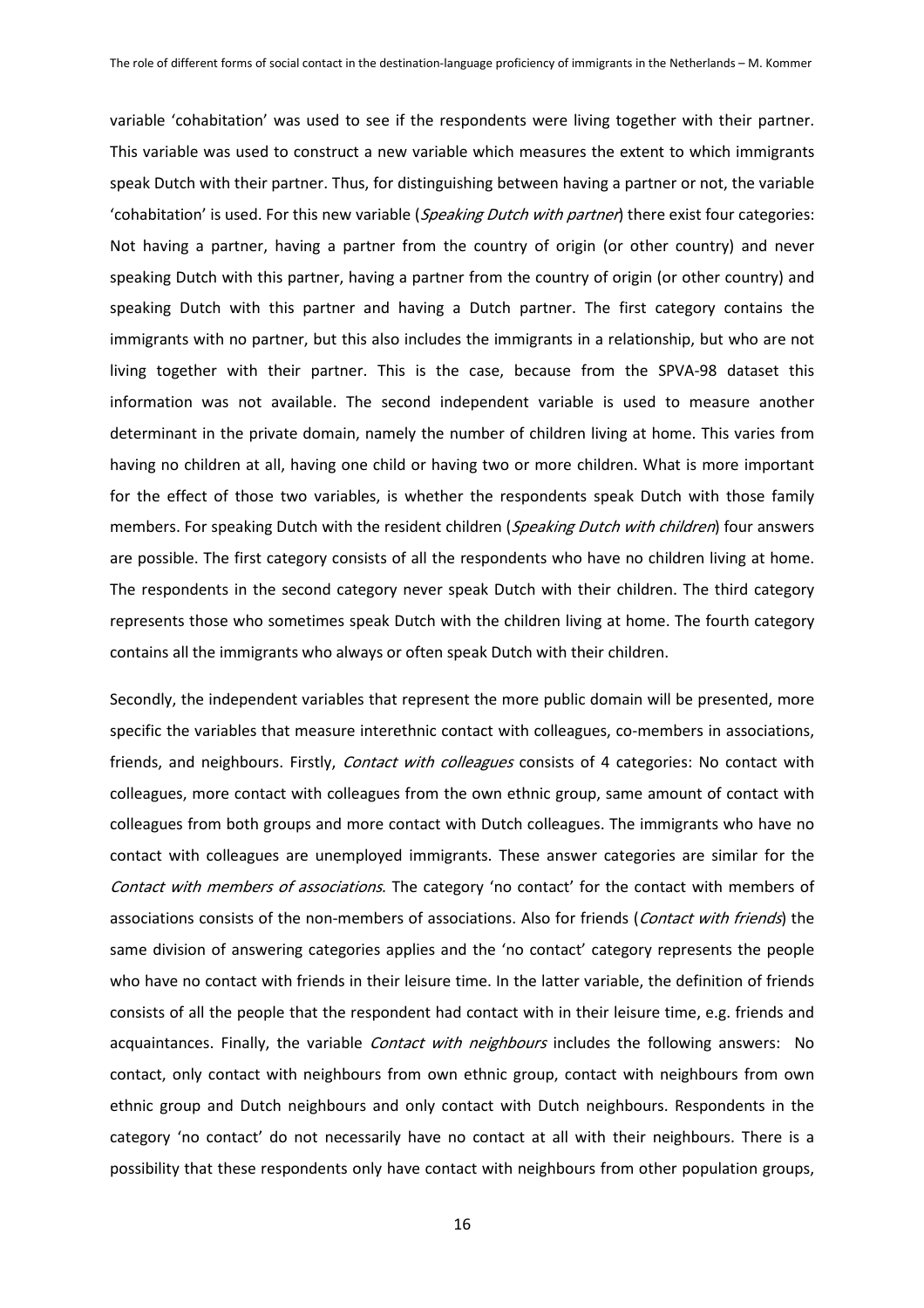but this is not of interest for this research. Finally, there is also a category 'contact with neighbours unknown' in which the respondents were placed that did not answer this question. Since this category contains rather many respondents, a dummy is entered into the analyses for this category as well.

## Control variables

Although the main independent variables concern different forms of interethnic contact, the former sections proposed some other variables that also play an important role in determining language proficiency. Therefore the set of control variables is quite large. All the control variables are entered into the analyses as dummies.

The first variable that will be controlled for, is the prospect of return migration. In other words, whether someone desires to return to the country of origin, and if they do, whether they see a possibility to do so (Return to country of origin). Within this variable, the possible answers are: wishes to return and sees a possibility, wishes to return but does not see a possibility, does not know if he/she wishes to return, does not want to return.

Ethnic group is a variable that controls for the ethnicity of the respondent with four categories, namely Moroccans, Turks, Antilleans and Surinamese. These four groups are entered in the analyses as dummies. The background of these different ethnicities imply a different approach to the Dutch language. For instance, linguistic distance plays a role when examining ethnic groups.

Looking at the background of the respondents, it is important to make a division between the first or the second generation immigrants (*Migration generation*). The children who migrated at an age lower than 6 years are also included within the group of second generation immigrants. Again this control variable is constructed as a dummy.

Gender has an effect on destination-language proficiency of immigrants. Therefore the variable that measures the respondents' Sex (0 stands for males and 1 stands for females) in included. The fact that the respondents are not equally distributed, regarding their gender might be due to the fact that only the heads of the household were interviewed. Within the four major minority groups in the Netherlands many families are traditional and in these families the men functions as head of the household.

To control for the time the respondents has been living in the Netherlands in the year of the interview, the variable *Length of stay* was constructed. The age of the immigrants at the moment of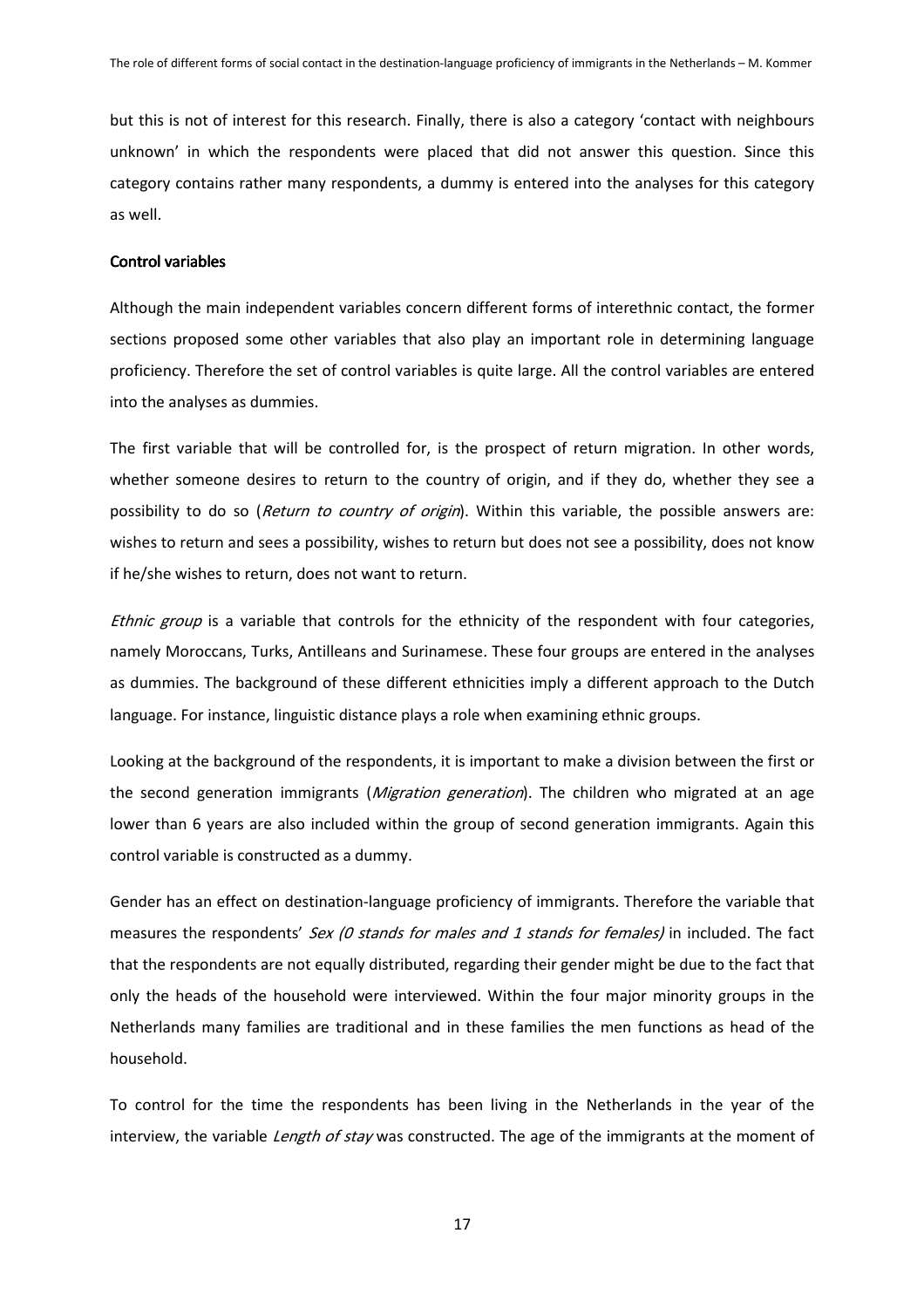migration also has an effect on their language proficiency (Age at migration). These two variables were constructed as continuous variables.

Another variable that will be controlled for is the Reason of migration. From a large set of possible answers three main categories were computed. From the dataset, three major groups of reasons were distinguished, namely respondents that migrated for an economic reason, immigrants who migrated for a family-related reason and the remainder migrated for other reasons.

The final control variables that are included concern educational background. First of all the level of education is included (*Highest diploma*). This categorical variable contains the highest achieved diploma either in the country of origin or in the Netherlands (depending on which is the highest). This variable consists of five categories, namely 'no education', 'primary education', 'secondary education (VBO, Mavo, MBO, Havo and VWO)', 'tertiary education (containing those respondents with a HBO or university educational level)' and lastly a category with the respondents of whom the education is unknown. Beside this it is of interest to see if an immigrant was educated in the Netherlands or not (Education in the Netherlands). Approximately 50% of the respondents followed at least a part of their education in the Netherlands.

In order to test the formulated hypotheses, multiple linear regression analyses have been done. The next section presents the results for the analyses to the effect of different forms of social contact on the destination-language proficiency of immigrants in the Netherlands.

# **Results**

In this section the results of the analyses will be presented in order to formulate an answer to the research question: how do different forms of contact between immigrants and natives influence immigrants' destination-language proficiency? The results are presented in table 2.

# \*\*\* Table 2 about here \*\*\*

In this table, two models are showed. The first model presents the results from the regression analysis with all the independent variables included, but without controlling for other possible effects (control variables). The second model includes the results from the regression analysis with all contact variables (the independent variables), while controlling for the effect of other possible important variables. It is important to see how big the proportion of variability is explained by the two models in the analyses. The R-square for model 1 is .338 and model 2 explains 52.1% of the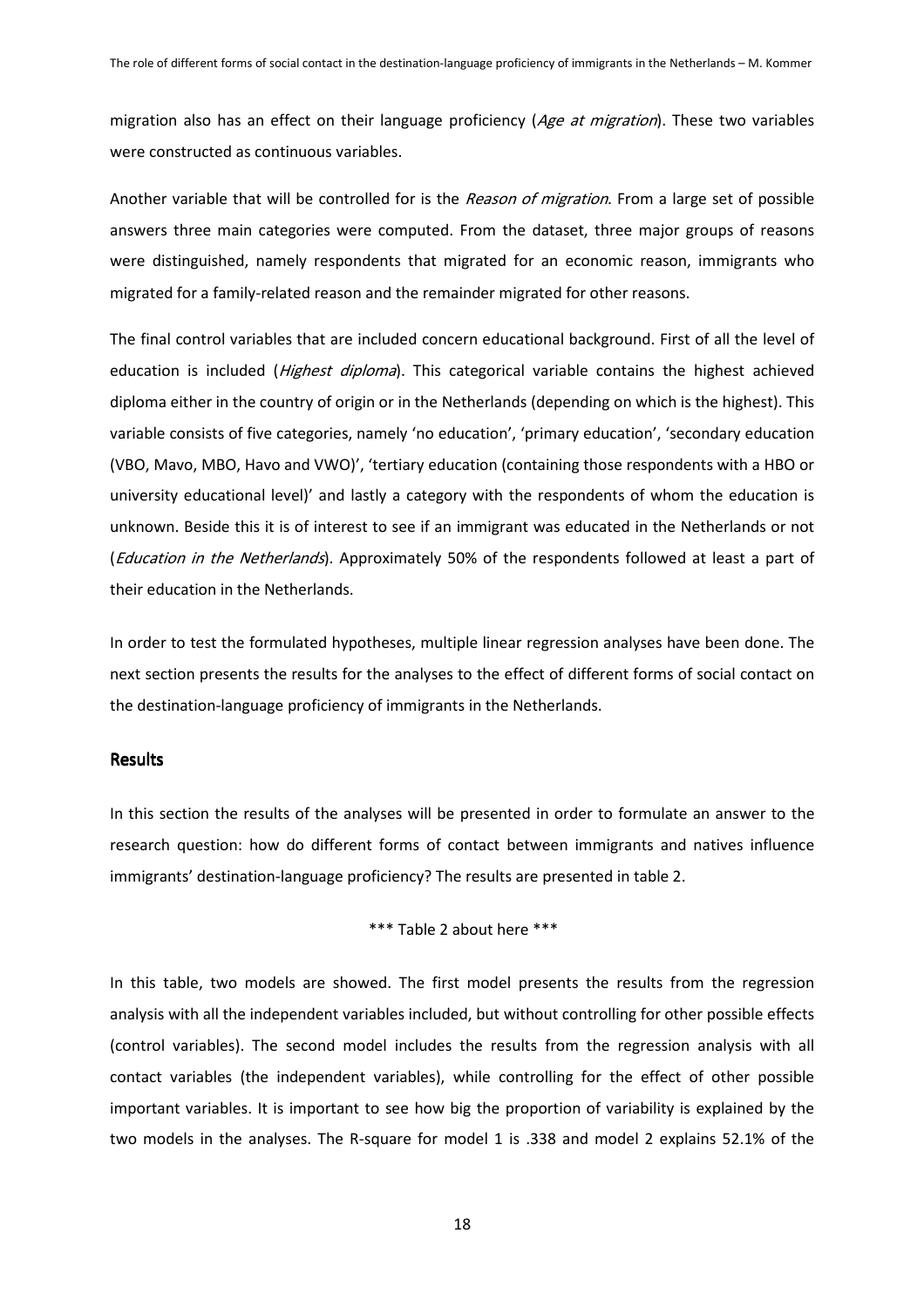immigrants' destination-language proficiency. Because of this large proportion of variability, the analyses are quite strong, which makes this research more relevant.

While one can compare the results from model 1 with the expectations from the hypotheses, to test if the hypotheses can be confirmed the control variables need to be taken into account (model 2). In both models the dependent variable is the immigrants' destination-language proficiency. As a reference category for all the independent variables, the 'no contact'-category is chosen. For the variable Speaking Dutch with partner an exception is made, because the category that stands for not speaking Dutch with a partner, because of the absence of a partner includes the respondents that are not living together with a partner. Moreover, this variable includes those immigrants who have a partner, but live separately. Therefore, using this category as a reference would be difficult, because then it is not clear what the comparison group is. Consequently, for this variable it is more useful to compare the results with the reference category that contains the immigrants who have a partner from the country of origin an do not speak Dutch with this partner.

From the first model one can see many significant results are found. For instance, Speaking Dutch with partner has a significant effect on the destination-language proficiency of immigrants. Having a Dutch partner or a partner from the country of origin and speaking Dutch with this partner has a positive effect on the acquisition of Dutch compared to having a partner from the origin country and not speaking Dutch with him or her. Having no partner has an even stronger positive effect compared to having a partner from the country of origin with whom the respondent does not speak Dutch with. From previous research, it has been shown that when an immigrant is single this creates incentives to learn the destination-language, because these immigrants have a higher need to be able to communicate in Dutch in their daily lives (Stevens, 1992), as supported by the analyses in this research. However, when the control variables are taken into account in the second regression model (model 2), the effect of the independent variable *speaking Dutch with partner* disappears. These results can test the first two hypotheses which stated that destination-language proficiency is higher among immigrants who speak Dutch with their partner and that this will be higher among immigrants with a Dutch partner in comparison to immigrants who speak Dutch with their partner form the country of origin. When one takes a look at the hypotheses again and compares those with the results from the regression analyses, one can see in table 2 that the first hypothesis ( $H1a$ ) is in line with what is found, but only when not controlling for the other influences (model 1). Among immigrants who speak Dutch with their partner, the destination-language proficiency is higher, than among immigrants who do not speak Dutch with their partner. In order to test the second hypothesis on the partner ( $H1b$ ), another model is ran, where the reference category is changed in to the group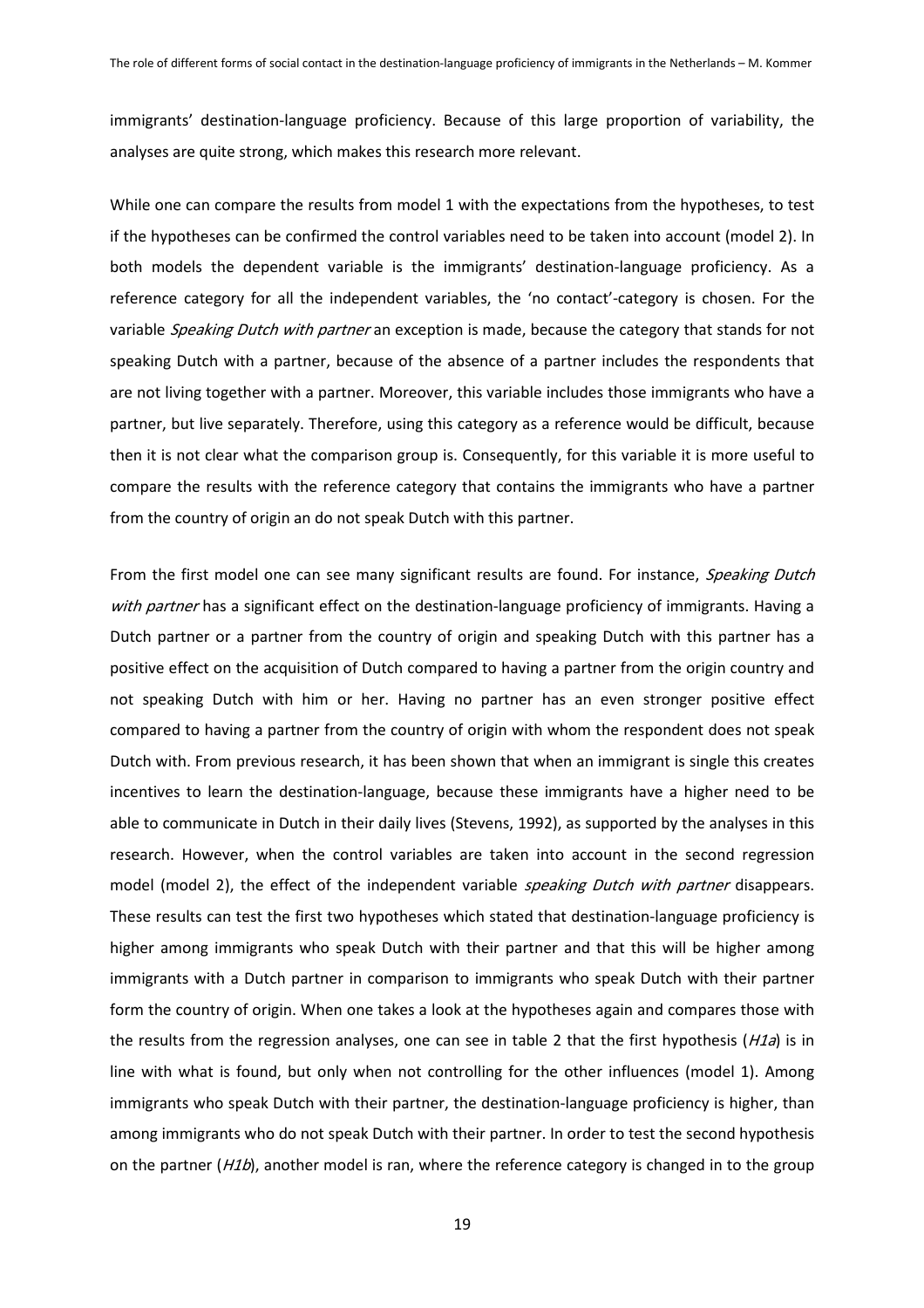of immigrants that have a partner form the country of origin with whom they speak Dutch (results not presented in table 2). Concerning the first model, without the control variables, the results are not in line with the expectation (Model 1, B=-.269 \*\*). Speaking Dutch with a partner from the country of origin has a more positive effect on the immigrant's destination-language proficiency, than when an immigrant speaks Dutch with a Dutch partner, which is against what was expected. When controlling for other effects (Model 2, B= -.166), the results are not significant. With the results found in this analysis, one can not confirm this hypothesis, because the direction is not as expected and the results are not significant and therefore not lead to any final conclusions. To sum up, controlling for other effects on second-language acquisition, one can not confirm either of the two hypotheses on the effect of *Speaking Dutch with partner* on an immigrant's destination-language proficiency.

The second type of social contact hypothesized to influence destination-language proficiency of immigrants is speaking Dutch with the children. Table 2 shows that never Speaking Dutch with children has a strong negative effect on destination-language proficiency compared to having no children at all. This result was found for both models, although the effect was stronger in the model without control variables. Thus, when immigrant do not communicate with their children in Dutch, their own Dutch language proficiency will be lower than it would if they would have no children. The effect of sometimes speaking Dutch with the resident children is rather strange. This effect is significant in the first model without control variables, but negative. This means that it is worse for the immigrants' language proficiency to sometimes speak Dutch to their children than when they have no children at all. However, this effect was not longer significant once the control variables were introduced in the second model. Lastly, the effect of often speaking Dutch with children is positive and highly significant (p<.001). Thus, when an immigrant speaks Dutch with their children (living at home) often, their Dutch-language proficiency will be better than when an immigrant does not have children. When the effect of speaking Dutch with children is controlled by the control variables, the strength of the effect is smaller, but stays significant and in the same direction. Following the results presented above, we can partly confirm the hypothesis  $(H2)$ , but not completely due to the non-significant negative effect of sometimes speaking Dutch with children. What we can conclude is that when immigrants predominantly speak Dutch with their children, the immigrant's destination-language proficiency will be higher.

The third independent variable, Contact with colleagues, seems to have a significant effect on the destination-language proficiency of immigrants. In table 2, one can see that having more contact with colleagues from the own ethnic group has a small, but significant positive effect on the proficiency in Dutch in the first model, however in the second model this effect is no longer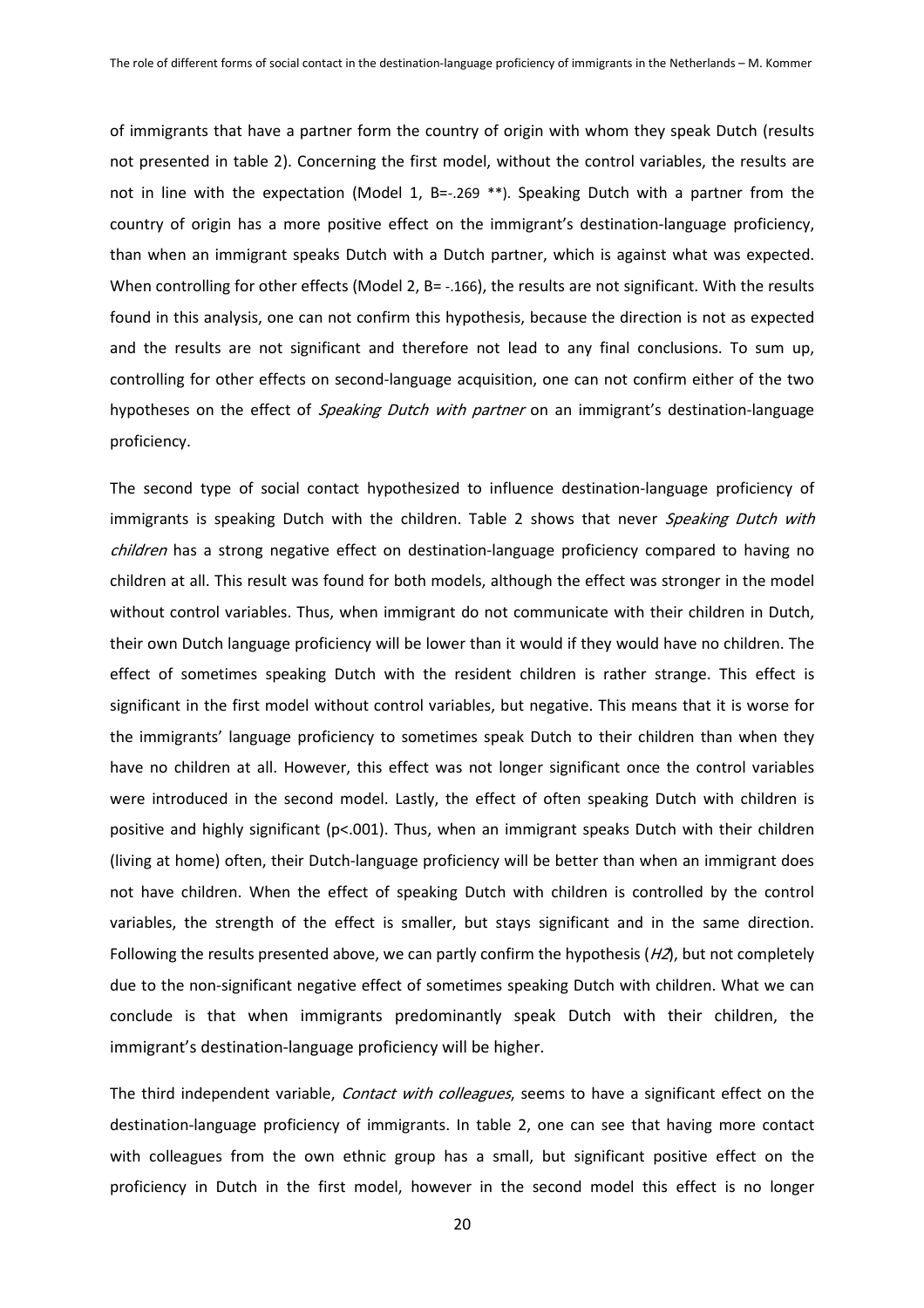significant. However, having more contact with Dutch colleagues and having the same amount of contact with Dutch colleagues and colleagues from the own ethnic group both have a positive and significant effect on the immigrants' proficiency in the destination-language compared with unemployed immigrants. These results are found in both the first and the second model and thereby confirm the third hypothesis. Having the same amount of contact with colleagues from their own ethnic group and with Dutch colleagues causes better language proficiency for immigrants than when they are unemployed and thus has no contact with colleagues at all. *Having more contact with Dutch* colleagues also has a stronger positive effect on the respondents' proficiency in the Dutch language. Although having more contact with colleagues from the own ethnic group has no significant effect on Dutch language proficiency, the hypothesis is supported by these findings. This result implies that having contact with Dutch colleagues enhances language proficiency, but having less or no contact with Dutch colleagues has no negative effect.

Furthermore, the fourth hypothesis stated that the more immigrants have contact with Dutch comembers in associations, the better the immigrant's destination-language proficiency. In table 2 the results for Contact with co-members of associations show a positive influence on the proficiency in the Dutch language compared with the immigrants that are not members of an association, although this effect disappears when controlling for other variables. In the first model, the effect of the immigrants who have contact with Dutch co-members is stronger and have a higher significance level than the effect of having more contact with the members from the own ethnic group. Interesting is that having more contact with members of the own ethnic group, still seem to have a positive influence on language proficiency. Even though there is slightly contact with Dutch members, this still improves language proficiency. However, since the effects are no longer significant in the second model, the hypothesis ( $H4$ ) on the effect of contact with co-members in associations can not be confirmed.

As expected in hypothesis 5, for the variable *Contact with friends*, contact with Dutch friends improves the Dutch language proficiency. All the categories of having more contact with friends from own ethnic group in leisure time, having the same amount of contact with friends from both groups in leisure time as well as having more contact with Dutch friends, showed to have a significant positive effect on language proficiency (table 2). All of the respondent in these three categories have better language proficiency than respondents who do not have any contact with Dutch people in their leisure time. In the first model, the effect becomes stronger as the immigrants have more contact with Dutch friends. In model 2 one can see that where the strength of the effect of having more contact with friends from the own ethnic group is rather small, the other two categories seem to have a much stronger influence. Comparing these results with the hypothesis  $(H5)$  on the effect of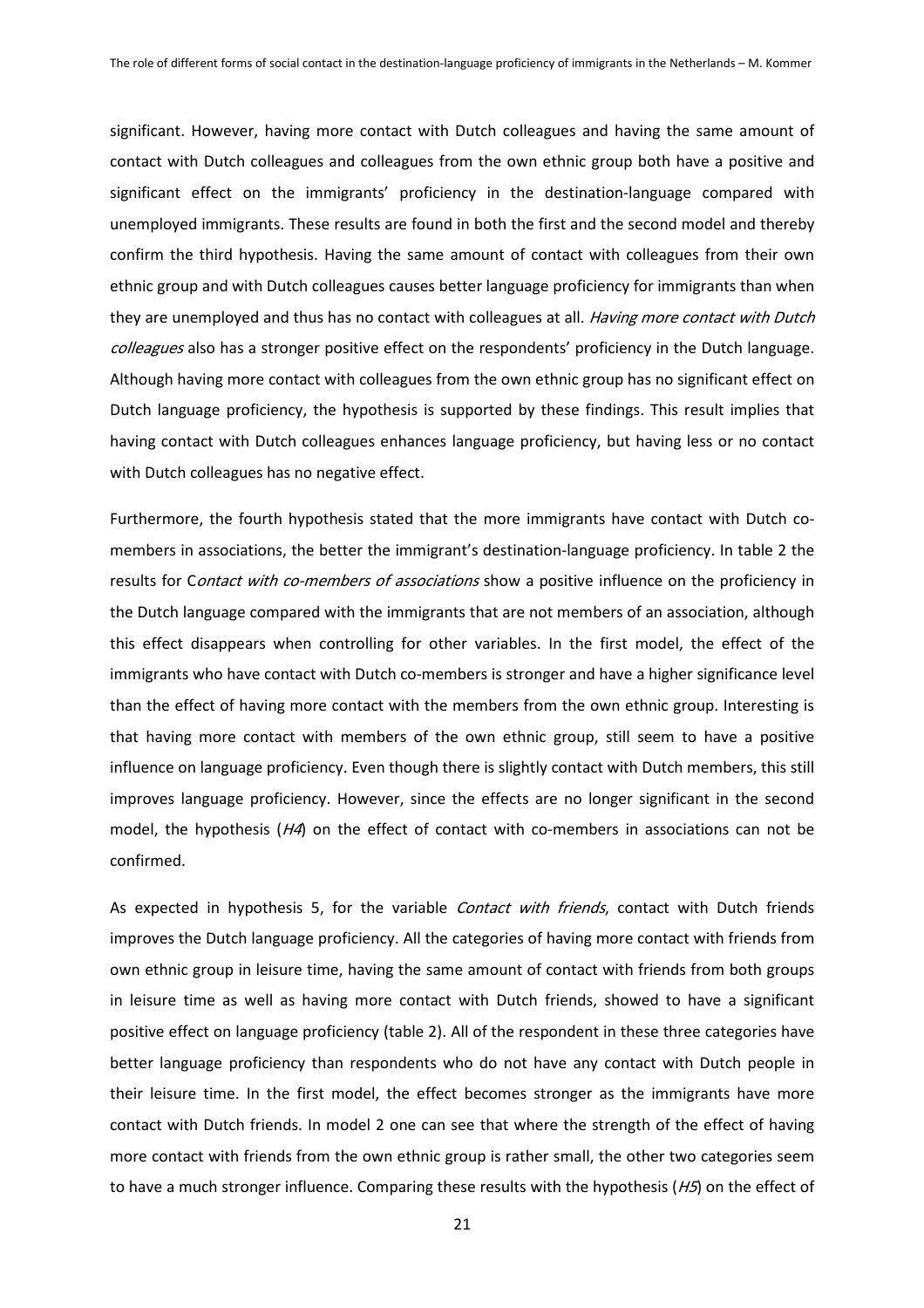contact with friends in leisure time on the destination-language proficiency of immigrants, it can be concluded that contact with Dutch friends has a positive influence on language proficiency, though it is not necessarily true that more contact with Dutch friends will lead to a higher level of language proficiency. Thereby the hypothesis is partly supported.

Finally, the results of the independent variable Contact with neighbours are presented din table 2. Although the first model finds significant effects for contact with neighbours, these results are no longer significant when the control variables are included in the second model. The results of the first model indicate that having only contact with neighbours from the own ethnic group negatively effects the destination-language proficiency of the immigrants, compared to having no contact with neighbours at all. From the other results in model 1, one can see that it is also more negative for immigrants' proficiency in Dutch if they have contact with neighbours from both groups in comparison to having no contact with neighbours. With these results, the expected positive effect of having contact with Dutch neighbours on immigrants' proficiency in Dutch is not confirmed. After controlling for other relevant determinants, the effect of having contact with neighbours on the immigrants' destination-language proficiency is no longer significant. Thus, these results provide no evidence for the sixth hypotheses ( $H6$ ).

According the seventh hypothesis  $(H\lambda)$ , it was expected that contact with people from the private domain will have a stronger effect on second-language proficiency of the immigrant than contact with people from the public domain. Although the results for speaking Dutch with children had a significant effect, having contact with colleagues and friends also showed to be of great relevance. Therefore, the seventh hypothesis can not be confirmed, as both domains play an important role in the process of second-language proficiency.

Furthermore, interesting significant effects were found for most of the control variables. First of all, in line with the expectation when an immigrant wishes to return to the country of origin and also sees a possibility to return this has a more negative effect on his or her destination-language proficiency than when he/she does not want to return. On the contrary, immigrants who desire to return to the country of origin, but do not see a possibility to do so, have an even worse language proficiency than immigrants who see a possibility compared to the immigrants who do not want to return.

Secondly, the control variables for ethnic background proved to play a very big and significant role on the immigrant's proficiency in Dutch. All three groups; Moroccans, Surinamese, Antilleans have better language proficiency than the reference category; the Turks. Especially for the immigrants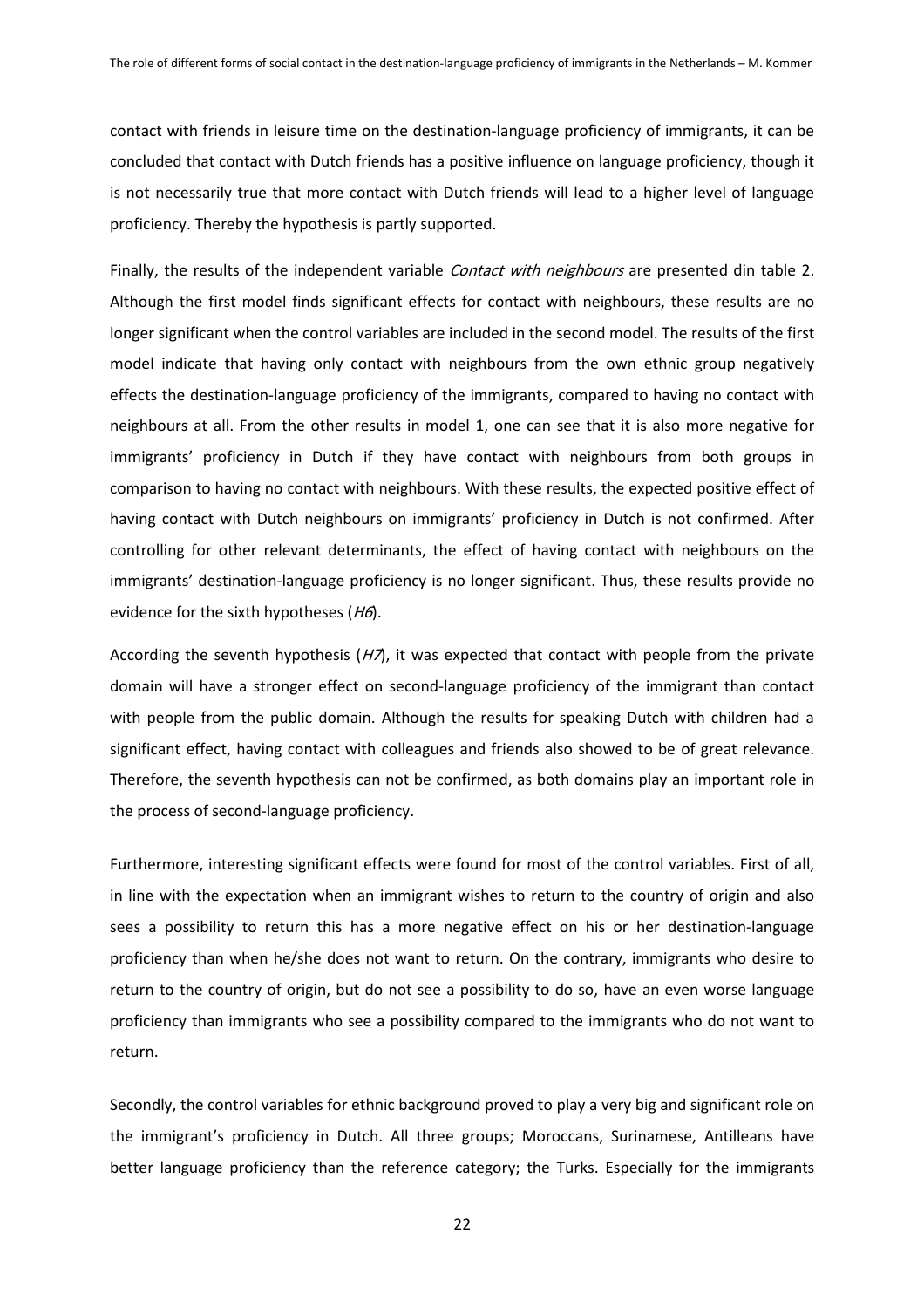belonging to the Antillean or Surinamese ethnic group, a strong effect was found (B: .628 & B: .708). Immigrants from these two groups also have better Dutch language proficiency than immigrants from the Turkish ethnic group and this is as expected.

Furthermore, the results show that second migration generation immigrants indeed have less problems with speaking or reading in Dutch than first migration generation immigrants. Remarkable is that the expected effect for gender is not confirmed by the small non-significant differences found in table 2. The forth significant control variable is the age of the immigrant at the moment of migration. Although this effect is significant (at the .001 level), the effect is rather small.The older an immigrant is at the moment of immigration into the Netherlands, the worse the destinationlanguage proficiency. The following results concern the reason for migration. Immigrants who migrated to the Netherlands for a family-related reason are less proficient in Dutch than immigrants who migrated for an economic reason. Immigrants who migrated for reasons other than an economic or family-related reason have more proficiency in Dutch language than immigrants who immigrated for an economic reason Finally there were found significant results for the effect of education. First of all, all immigrants who have any kind of education have better destinationlanguage proficiency than the immigrants who have no education at all. The effect is stronger when the educational level is higher and this is in line with the findings from previous research. All the results for this control variable are significant (p<.001). Lastly, if an immigrant was educated in the Netherlands this has a quite strong and significant (p=.001) positive effect on the immigrants' Dutch proficiency. Immigrants who were educated in the Netherlands have less problems with reading and speaking in Dutch than immigrants who were not educated in the Netherlands. For the control variables the length of stay and the gender of the immigrants no significant results were found.

## Conclusion and Discussion

To bring the paper to a close, this section will summarise the main points. The aim of this research was to study the role of different forms of social contact in immigrants' destination-language proficiency. The gap in existing research was that this subject could be studied in greater detail and it would be interesting to make a comparison between different forms of social contact. In order to test the hypotheses on the effect of social contact on destination-language proficiency of immigrants in the Netherlands, multiple linear regression analyses have been done.

What we can conclude from the results of this research is that contact matters. Having contact, independent of if this involves contact with people from the own ethnic group or Dutch people, has an effect on destination-language proficiency compared to having no contact at all. Comparing all the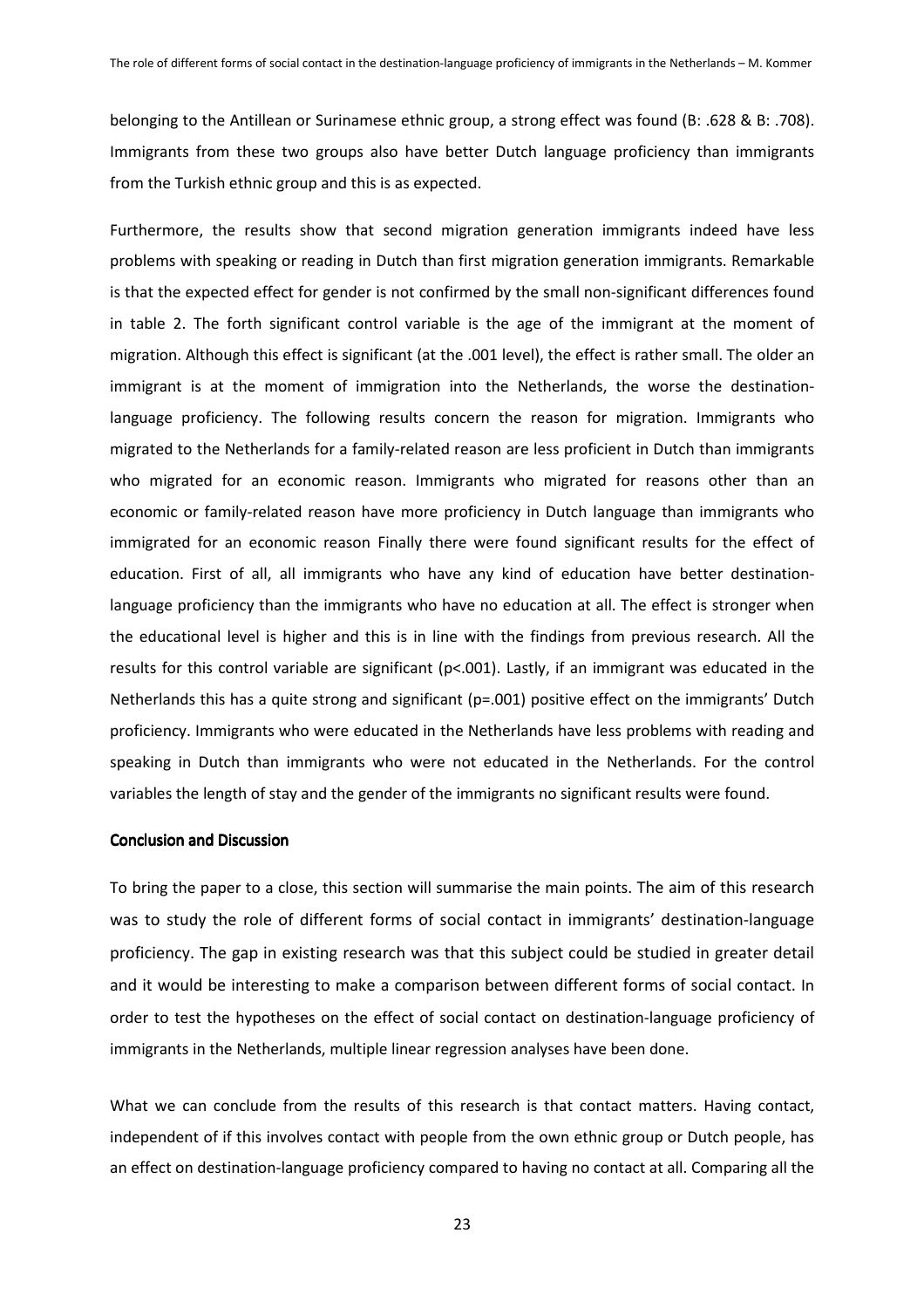different forms of social contact, having contact with friends proves to have a relevant effect on an immigrant's destination-language proficiency. Whether immigrants speak Dutch with their children also plays an important role, as well as having contact with colleagues. The conclusion of these findings, is that exposure matters because different kinds of social contact have different relevance for the proficiency in Dutch among immigrants of the four main minority groups in the Netherlands. Thus, this research contributes to knowledge about integration by it's improvement to former research, also due to the high proportion of variability. Exposure determinants were studied in more detail and the different effects of different forms of social contact were compared. For the Dutch setting, the ideas of Chiswick and Miller are supported, by the results of this research, however not all types of intensity of exposure are proven to play an important role in the process of secondlanguage acquisition.

When comparing the results from the two models, one can see that the control variables have a big influence. In the model without the control variables, most effects were significant. However, when entering the control variables into the analysis, the effects of the contact variables declined. Sometimes the effect became non-significant when entering the control variables. While the second model was used to test the hypotheses and thus sometimes did not confirm the hypotheses, the first model indicated the expected direction. The disappearance of the significant effect could be due to the indirect effect of another variable, for instance one of the control variables.

Speaking Dutch with resident children has an important effect on destination-language proficiency of immigrants. Often speaking Dutch with children increases an immigrants proficiency in the Dutch language. Thus, for the parents predominantly speaking Dutch with the children positively effects the second-language proficiency, but it is possible that for the children bilingualism is better. Other important effects on immigrants' destination-language proficiency concern contact with colleagues and friends.

An important finding is the fact that having contact with people whom you see often, namely the children, colleagues and friends, is more important to destination-language proficiency among immigrants than having contact with people whom you see less (contact with members of associations and neighbours). However, the SPVA-98 does not provide information about the frequency of contact. Thus, future research should put more emphasize on the effect of frequency of contact with different people in an immigrants social life in order to clear this lack of knowledge.

The additional knowledge gained by identifying important indicators of language proficiency can help when designing policy, for more successful integration of immigrants. For instance, contact with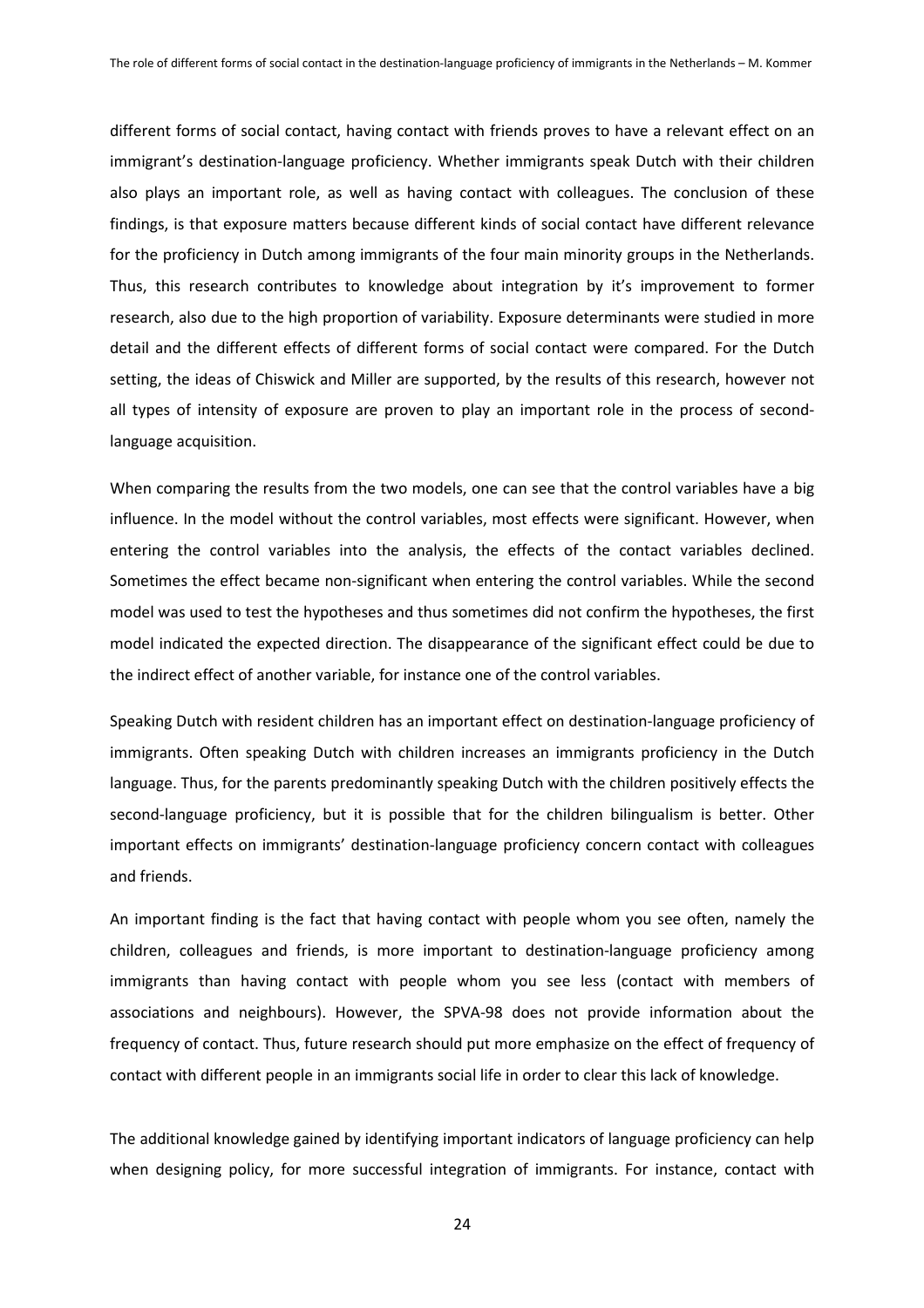Dutch colleagues has an important effect on immigrants' destination-language proficiency. Therefore, policy makers should develop a policy that provides immigrants with more contact with Dutch colleagues and that thus contributes to less segregation at the workplace.

Furthermore, no effects were found having contact with co-members of associations and neighbours. In general, not much time is spent with members of associations, what can explain the absence of effect from this form of contact. Moreover, an explanation can be that when an immigrant is present at the association his/her focus is mostly not on communicating with other members. That having contact with Dutch neighbours does not have an impact on the immigrants' proficiency in Dutch can be due to the fact that for most of the inhabitants of the Netherlands the neighbours do not form an important part in the social network, since the Dutch society has become more and more individualistic (Popenoe, 1993).

Finally, the expected role of speaking Dutch with the partner is not supported by the results from this research on immigrants in the Netherlands. The difference between speaking Dutch with a Dutch partner and speaking Dutch with a partner from the country of origin (in the first model) can be due to the different point of reference. Immigrants with a Dutch partner compare their proficiency in Dutch with a native Dutch speaker, while immigrants who speak Dutch with their partner from the country of origin are likely to compare with their partner's level of Dutch proficiency. When controlling for control variables, no effect is found of speaking Dutch with the partner, which is unexpected. In general, the intensity of contact with the partner is very high, which indicates an important influence, but this was not found by this research. This result is also unpredicted, because previous research found an effect of the partner on immigrants' destination-language proficiency.

A limitation to this research is whether or not causality plays a part in this process. Having contact with other people effects an immigrant's destination-language proficiency, but it might be the case that when immigrants speak Dutch that they more easily find a job, which provides them of contact with colleagues. Another example is that immigrants who are proficient in the Dutch language, probably have more Dutch friends since they find Dutch friends more easily. In conclusion, different forms of social contact play an important role in the destination-language proficiency of immigrants in the Netherlands but further research should take a look at the other way of this process, the possible effect of second-language proficiency on the role of social contact. Another limitation to this research is that while integration of immigrants is such a topical issue, the dataset (SPVA-98) is already more than ten years old. It would be interesting to have more current information. Finally, the measurement of the effect of speaking Dutch with a partner was not ideal, because of the lack of information on 'having a partner' in the dataset.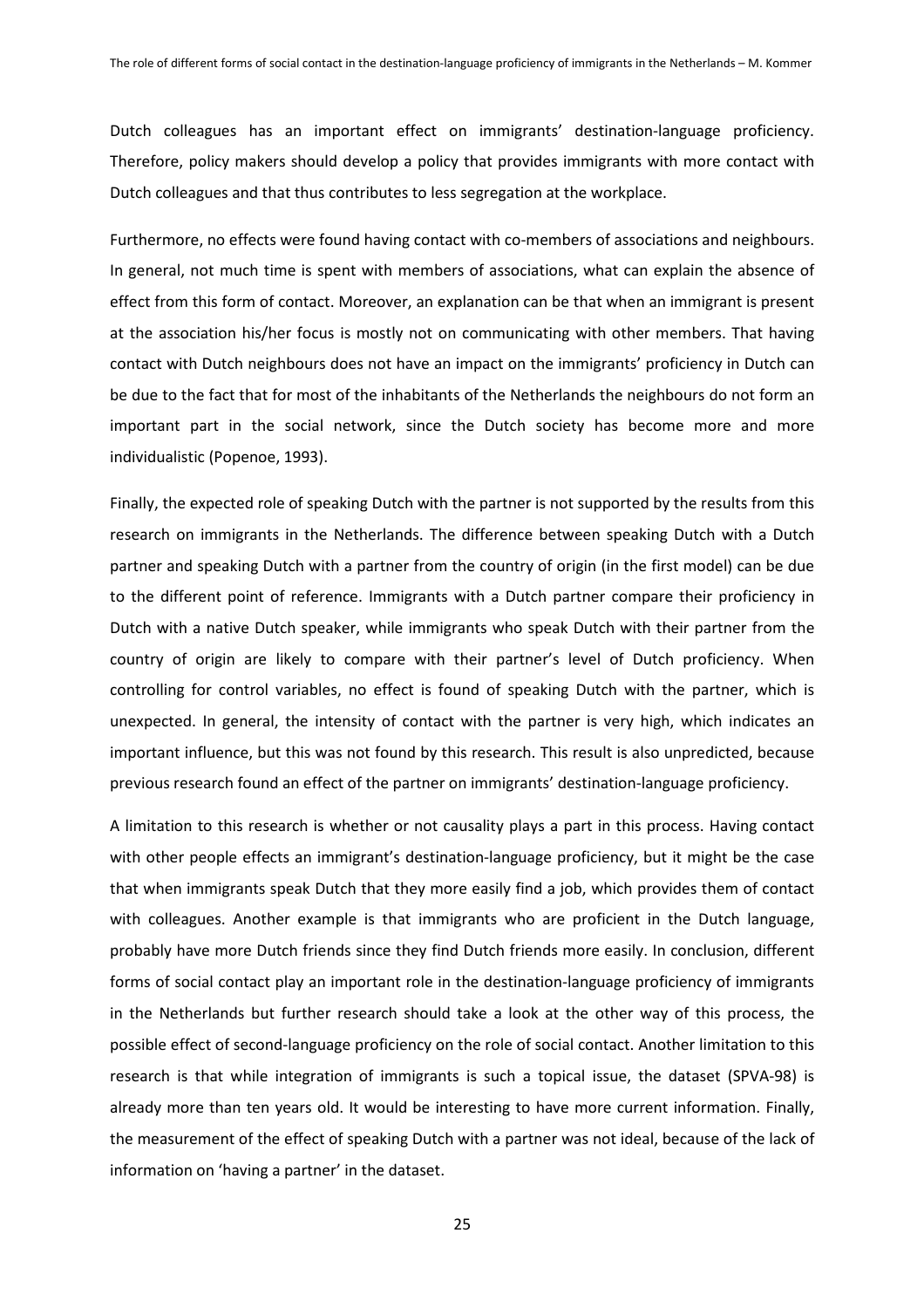#### **References**

Alba, R. & Nee, V. (1997). Rethinking assimilation theory for a new era of immigration. *IMR*. Vol. 31. pp. 826-874.

Becker, G.S. (1962). Investment in human capital: A theoretical analysis. The Journal of Political Economy. Vol. 70. pp. 9-49.

Carliner, G. (2000). The language ability of U.S. immigrants: Assimilation and cohort effects. International Migration Review. Vol. 34. pp. 158-182.

Chiswick, B.R. & Miller, P.W. (2001). A model of destination-language acquisition: application to male immigrants in Canada. Demography, Vol. 38. pp. 391-409.

Chiswick, B.R. & Miller, P.W. (1997). English language fluency among immigrants in the United States. Research in Labor Economics. Vol. 17. pp. 2-52.

Chiswick, B.R. & Miller, P.W. (2005). Family matters: the role of the family in immigrants' destination language acquisition. Journal of Population Economics. Vol. 18. pp. 631-647.

Chiswick, B.R. & Miller, P.W. (1995). The endogeneity between language and earnings: International analysis. Journal of Labor Economics. Vol. 13. pp. 246-288.

Djajic, S. (2004). Assimilation of immigrants: Implications for human capital accumulation of the second generation. *Graduate Institute of International Studies*. Geneva. pp. 1-29.

Espenshade, T.J. & Calhoun, C.A. (1993). An analysis of public opinion toward undocumented immigration. Population Research and Policy Review. Vol. 12. pp. 189-224.

Espenshade, T.J. & Fu, H. (1997). An analysis of English-language proficiency among U.S. immigrants. American Sociological Review. Vol. 62. pp. 288-305.

Espinosa, K. E. & Massey, D. S. (1997). Determinants of English proficiency among Mexican migrants to the United States. International migration review. Vol. 31. pp. 28-50.

Evans, M.D.R. (1986). Sources of immigrants' language proficiency: Australian results with comparisons to the Federal Republic of Germany and the United States of America. European Sociological Review. Vol. 2. pp. 225-236.

Flap, H. (1999). Creation and returns of social capital. A new research program. The Tocqueville Review/La Revue Tocqueville, Vol. 20. pp. 5-26. Routledge, London, UK.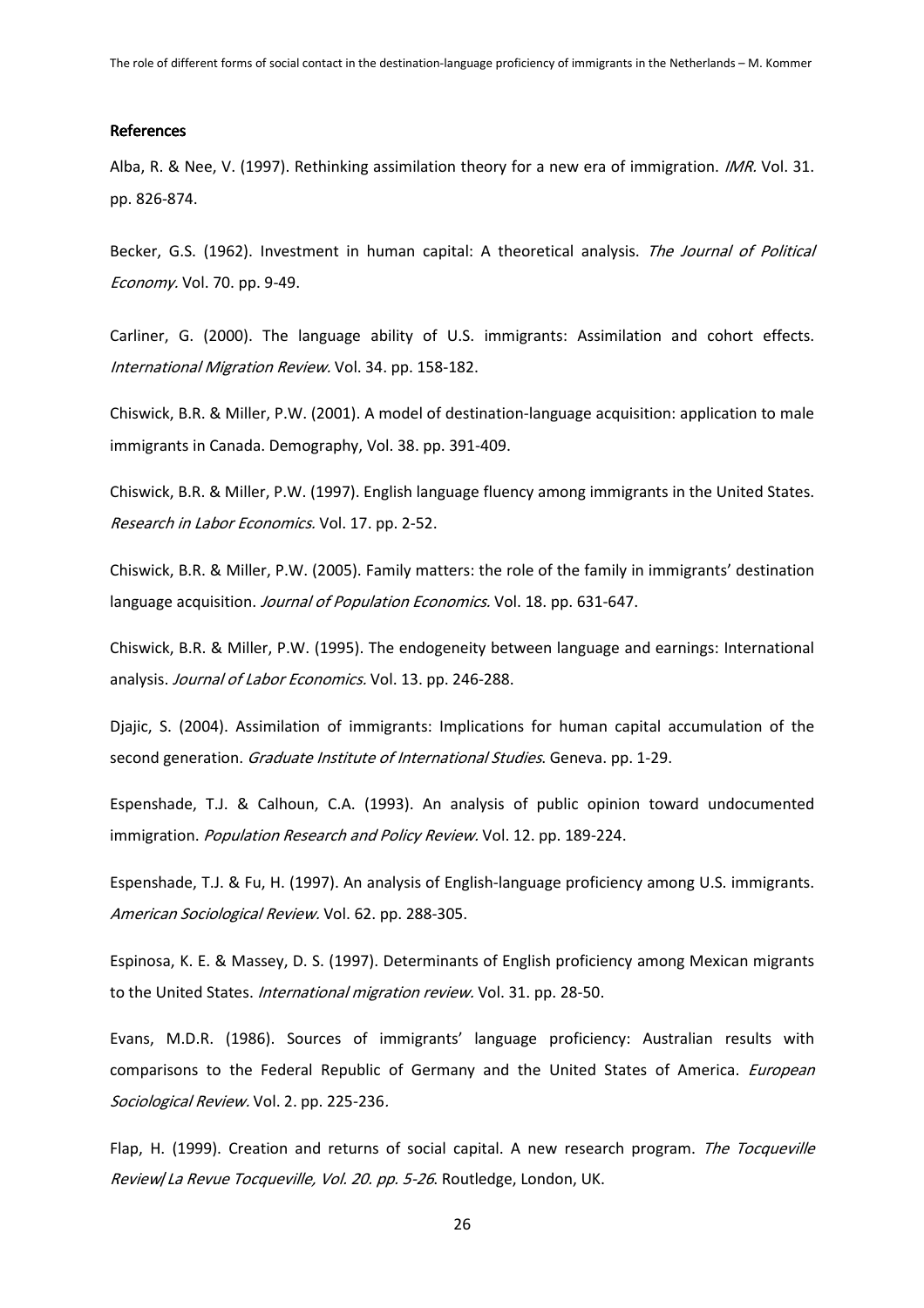Gordon, M.M. (1964). Assimilation in American Life. New York: Oxford University Press. Gould, W., McManus, W. & Welch, F. (1983). Earnings of Hispanic men: The role of English language proficiency. Journal of Labor Economics. Vol. 1. pp. 101-130.

Jasso, G. & Rosenzweig, M. R. (1990). The New Chosen People: Immigrants in the United States. New York: Russell Sage.

Kloosterman, R., van der Leun, J. & Rath, J. (2002). Mixed Embeddedness: (In)formal Economic Activities and Immigrant Businesses in the Netherlands. International Journal of Urban and Regional Research. Vol. 23. pp. 252-266.

Kossoudji, S.A. (1988). English language ability and the labor market opportunities of Hispanic and East Asian immigrant men. Journal of Labor Economics. Vol. 6. pp. 205-228.

Van Leeuwen, B. (2007). Human Capital and Economic Growth in India, Indonesia, and Japan: A quantitative analysis, 1890-2000. Doctoral thesis Utrecht University.

Lievens, J. (2004). Interethnic Marriage: Bringing in the Context through Multilevel Modelling. European Journal of Population. Vol. 14. pp. 117-155.

Martens, E. P. (1998). Sociaal-economische positie en voorzieningengebruik van allochtonen en autochtonen, 1998 SPVA'98. Netherlands Institute for Scientific Information Services. Pp. 1-67.

Mettler, S. (1987). Acculturation, communication apprehension and language acquisition. Community Review. Vol. 8. pp. 97-108.

Nee, V. & Sanders, J. (2001). Understanding the diversity of immigrant incorporation: a forms-ofcapital model. *Ethnic and Racial Studies*, Vol. 24. pp. 386-411.

Popenoe, D. (1993). American Family Decline, 1960-1990. A review and appraisal. Journal of Marriage and the Family, 55, 527-555.

Remennick, L. (2004). Language acquisition, ethnicity and social integration among former Soviet immigrants of the 1990s in Israel. *Ethnic and Racial Studies.* Vol. 27. pp. 431-454.

Roodenburg, H., Euwals, R. & ter Rele, H. (2003). Immigration and the Dutch economy. CPB Netherlands Bureau for Economic Policy Analysis.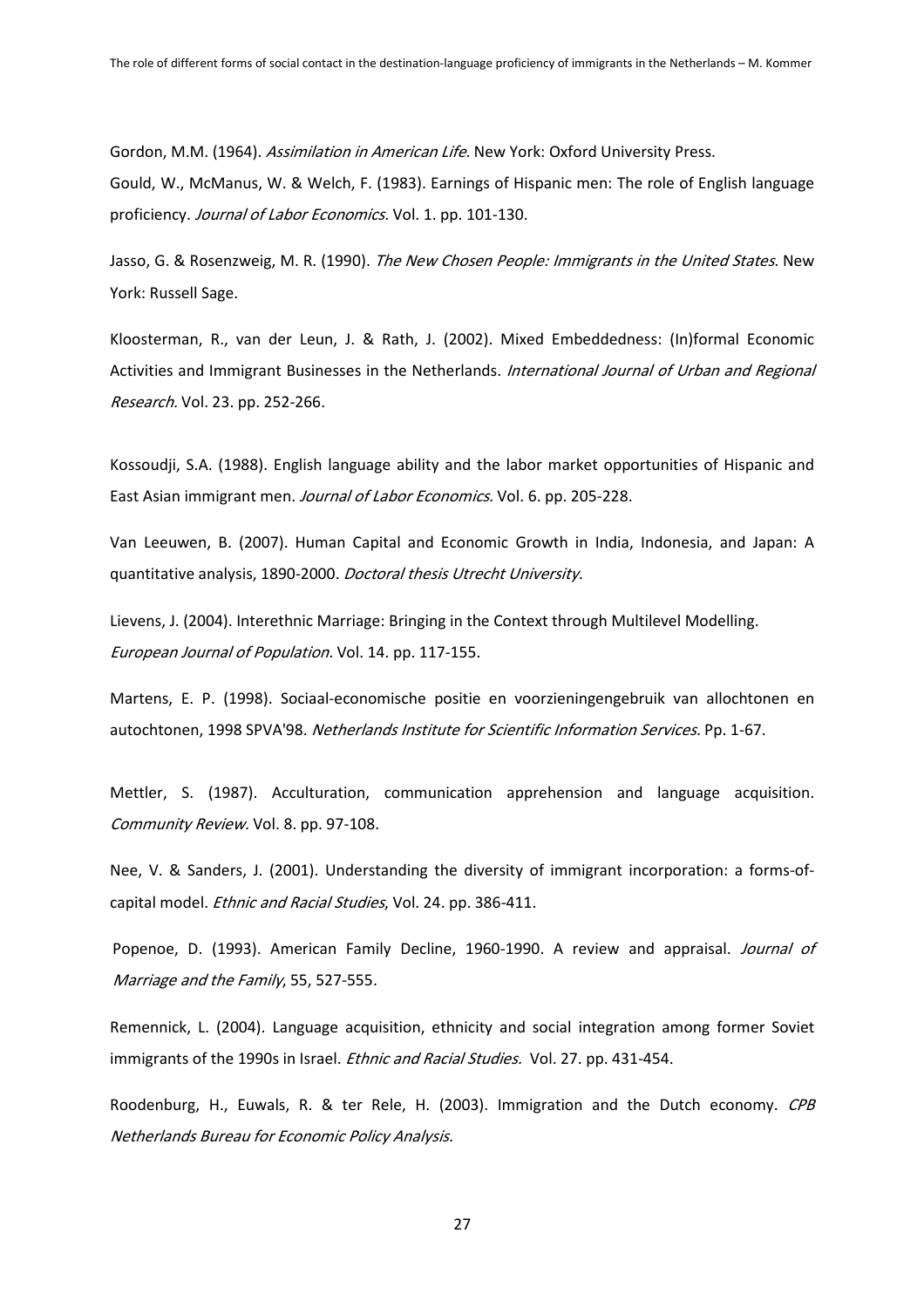Solé, Y. R. (1990). Bilingualism: Stable or transitional? The case of Spanish in the United States. International Journal of the Sociology of Language. Vol. 84. pp. 35-80.

Stevens, G. (1999). Age at immigration and second language proficiency among foreign-born adults. Language in Society. Vol. 28. pp. 555-578.

Stevens, G. (1992). English language proficiency among immigrants in the U.S. Department of Sociology, University of Illinois, Urbana, IL. Unpublished manuscript.

Stevens, G. (1985). Nativity, intermarriage, and mother-tongue shift. American Sociological Review. Vol. 50. pp. 74-83.

Thorsby, D. (1999). Cultural capital. Journal of Cultural Economics. Vol. 23. pp. 3-12.

Van Tubergen, F. & Kalmijn, M. (2005). Destination-Language Proficiency in Cross-National Perspective: A Study of Immigrant Groups in Nine Western Countries. American journal of sociology. Vol. 110. no. 5. pp. 1412-1457. Vol. 2. pp. 225-236.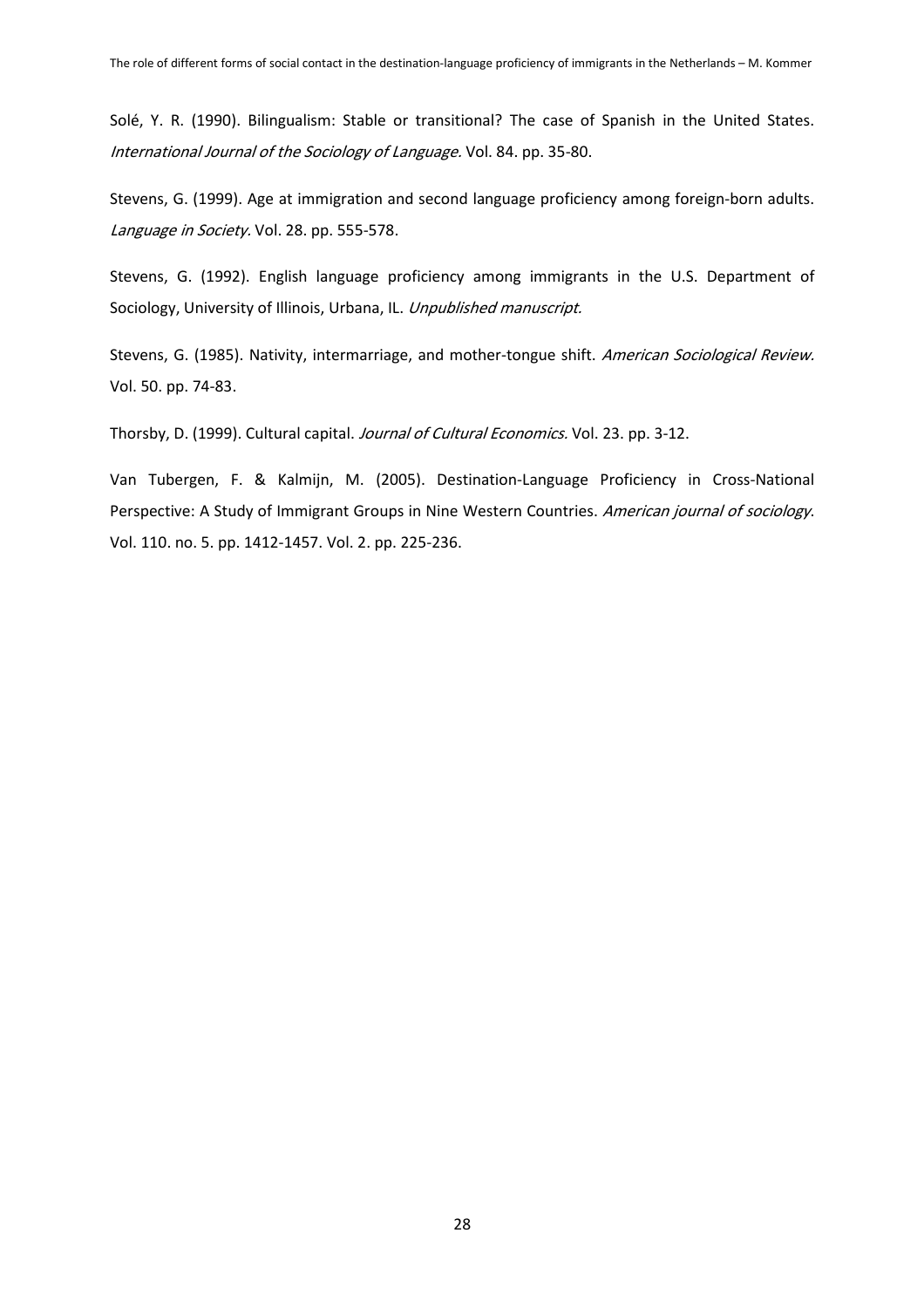| Table 1. Descriptive statistics of all variables in the analyses (N= 4979) |         |                     |  |  |
|----------------------------------------------------------------------------|---------|---------------------|--|--|
|                                                                            | Range   | Prop./Mean (+ S.D.) |  |  |
| <b>Dependent variables</b>                                                 |         |                     |  |  |
| Dutch language proficiency                                                 | $1 - 3$ | 2.382 (.7631)       |  |  |
| Independent variables                                                      |         |                     |  |  |
| Speaking Dutch with partner                                                |         |                     |  |  |
| No, No partner                                                             | 0/1     | .391                |  |  |
| No, Partner from country of origin                                         | 0/1     | .498                |  |  |
| Yes, Partner from country of origin                                        | 0/1     | .021                |  |  |
| Yes, Dutch partner                                                         | 0/1     | .089                |  |  |
| Speaking Dutch with children                                               |         |                     |  |  |
| No, No children living at home                                             | 0/1     | .389                |  |  |
| No, Never                                                                  | 0/1     | .150                |  |  |
| Yes, Sometimes                                                             | 0/1     | .222                |  |  |
| Yes, Often                                                                 | 0/1     | .238                |  |  |
| Contact with colleagues                                                    |         |                     |  |  |
| Unemployed                                                                 | 0/1     | .464                |  |  |
| More contact with colleagues from                                          | 0/1     | .048                |  |  |
| own ethnic group                                                           |         |                     |  |  |
| Same amount of contact with                                                | 0/1     | .168                |  |  |
| colleagues from both groups                                                |         |                     |  |  |
| More contact with Dutch colleagues                                         | 0/1     | .320                |  |  |
| Contact with members of associations                                       |         |                     |  |  |
| Not a member of an association                                             | 0/1     | .733                |  |  |
| More contact with members of                                               | 0/1     | .118                |  |  |
| associations from own ethnic group                                         |         |                     |  |  |
| Same amount of contact with                                                | 0/1     | .085                |  |  |
| members of associations from both                                          |         |                     |  |  |
| groups                                                                     |         |                     |  |  |
| More contact with Dutch members of                                         | 0/1     | .064                |  |  |
| associations<br>Contact with friends                                       |         |                     |  |  |
| No contact with Dutch people in                                            | 0/1     | .312                |  |  |
| leisure time                                                               |         |                     |  |  |
| More contact with friends from own                                         | 0/1     | .269                |  |  |
| ethnic group in leisure time                                               |         |                     |  |  |
| Same amount of contact with friends                                        | 0/1     | .264                |  |  |
| from both groups in leisure time                                           |         |                     |  |  |
| More contact with Dutch friends                                            | 0/1     | .155                |  |  |
| Contact with neighbours                                                    |         |                     |  |  |
| No contact with neighbours                                                 | 0/1     | .072                |  |  |
| Only contact with neighbours from                                          | 0/1     | .067                |  |  |
| own ethnic group                                                           |         |                     |  |  |
| Contact with neighbours from own                                           | 0/1     | .574                |  |  |
| ethnic group and Dutch people                                              |         |                     |  |  |
| Only contact with Dutch neighbours                                         | 0/1     | .123                |  |  |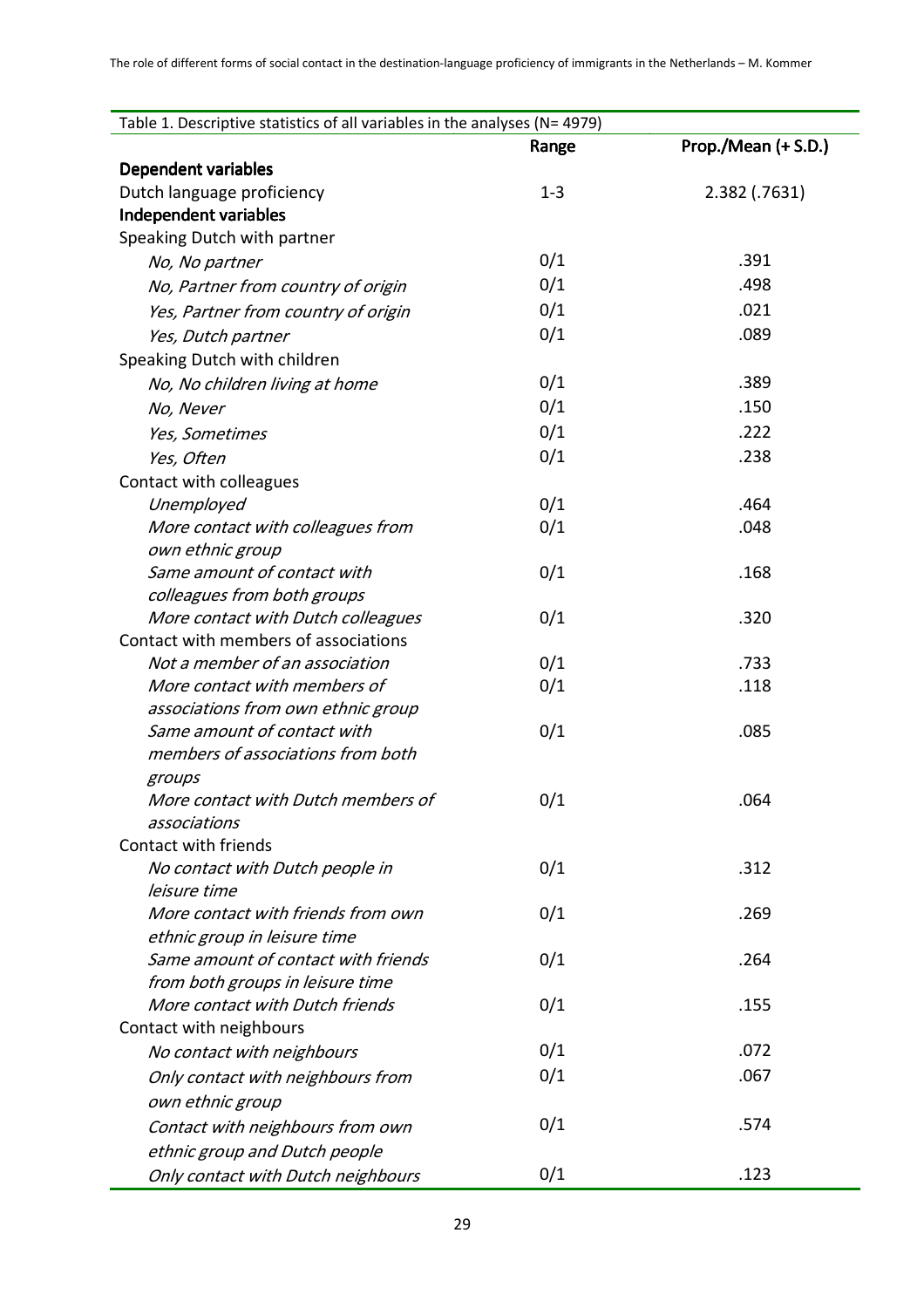| Contact with neighbours unknown     | 0/1      | .164          |  |
|-------------------------------------|----------|---------------|--|
| <b>Control variables</b>            |          |               |  |
| Return to country of origin         |          |               |  |
| Wishes and sees the possibility of  | 0/1      | .211          |  |
| return                              |          |               |  |
| Wishes, but does not see the        | 0/1      | .178          |  |
| possibility of return               |          |               |  |
| Does not know if he/she wants to    | 0/1      | .176          |  |
| return                              |          |               |  |
| Does not want to return             | 0/1      | .434          |  |
| Ethnic group                        |          |               |  |
| Turks                               | 0/1      | .268          |  |
| Moroccans                           | 0/1      | .245          |  |
| Surinamese                          | 0/1      | .308          |  |
| Antilleans                          | 0/1      | .179          |  |
| Migration generation                |          |               |  |
| First generation                    | 0/1      | .894          |  |
| Second generation                   | 0/1      | .106          |  |
| Sex                                 |          |               |  |
| Male                                | 0/1      | .644          |  |
| Female                              | 0/1      | .356          |  |
| Length of stay                      | $0 - 71$ | 18.43 (9.382) |  |
| Age at migration                    | $0 - 75$ | 21.61         |  |
| Reason for migration                |          |               |  |
| Economic reason                     | 0/1      | .457          |  |
| Family-related reason               | 0/1      | .267          |  |
| Other                               | 0/1      | .276          |  |
| Highest diploma                     |          |               |  |
| No education                        | 0/1      | .184          |  |
| Primary education                   | 0/1      | .261          |  |
| Secondary education                 | 0/1      | .350          |  |
| Tertiary education                  | 0/1      | .092          |  |
| Education unknown                   | 0/1      | .113          |  |
| <b>Education in the Netherlands</b> |          |               |  |
| Yes                                 | 0/1      | .466          |  |
| $N_O$                               | 0/1      | .534          |  |
| Total N (valid cases) : 4979        |          |               |  |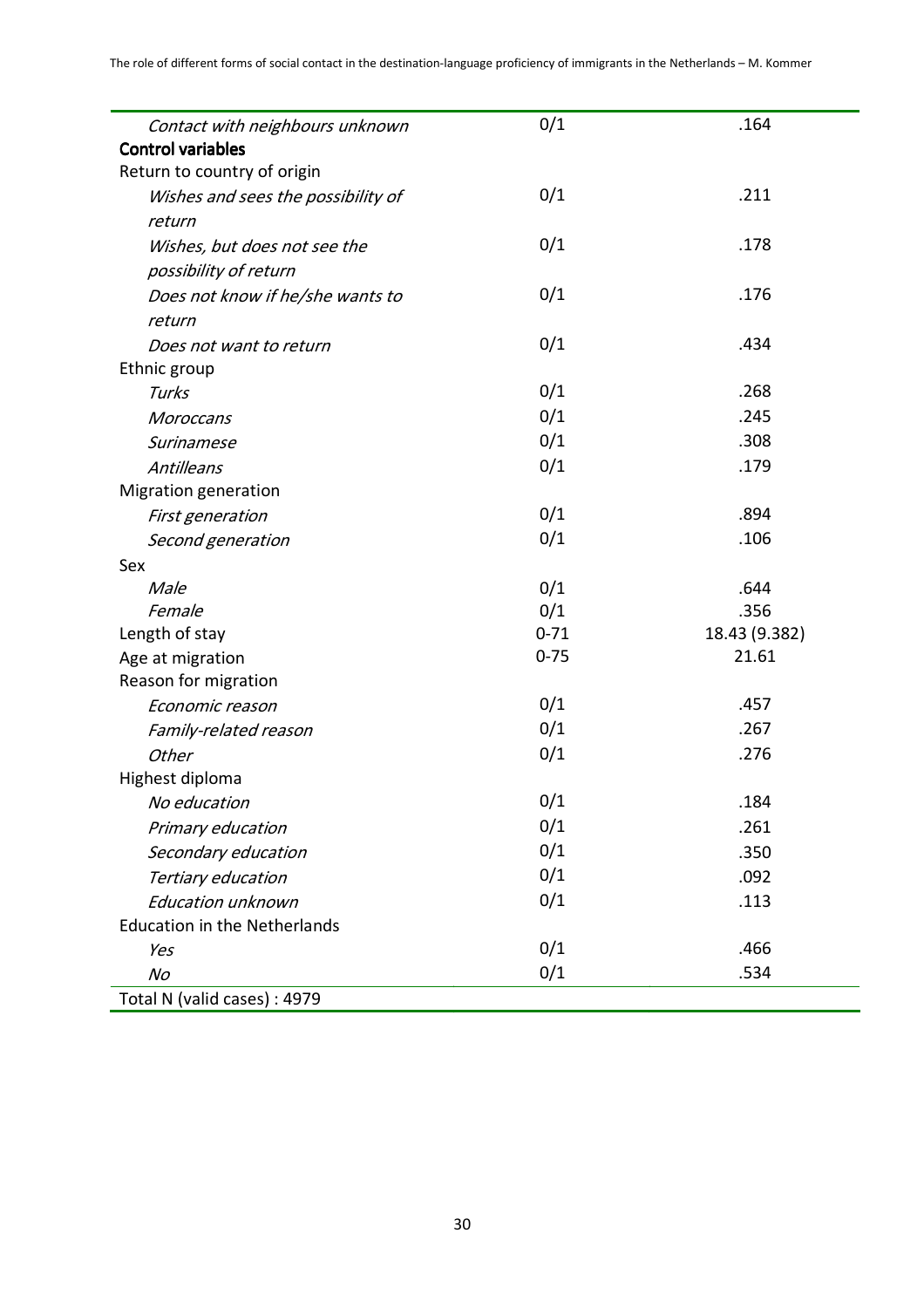L,

| Table 2. Regression analysis: dependent variable: Destination Language Proficiency. |             |      |             |         |
|-------------------------------------------------------------------------------------|-------------|------|-------------|---------|
|                                                                                     | Model 1     |      |             | Model 2 |
|                                                                                     | B           | S.E. | B           | S.E.    |
| Independent variables                                                               |             |      |             |         |
| Speaking Dutch with partner (ref. No, Partner<br>from country of origin)            |             |      |             |         |
| No, No partner                                                                      | $.245***$   | .022 | .032        | .023    |
| Yes, Partner from country of origin                                                 | $.192**$    | .066 | .025        | .057    |
| Yes, Dutch partner                                                                  | $.118**$    | .038 | $-.044$     | .033    |
| Speaking Dutch with children (ref. no children)                                     |             |      |             |         |
| No, Never                                                                           | $-.415$ *** | .031 | $-.134$ *** | .028    |
| Yes, Sometimes                                                                      | $-.207$ *** | .027 | $-.020$     | .024    |
| Yes, Often                                                                          | .272 ***    | .025 | $.075***$   | .023    |
| Contact with colleagues (ref. unemployed)                                           |             |      |             |         |
| More contact with colleagues from                                                   |             |      |             |         |
| own ethnic group                                                                    | $.091*$     | .043 | .016        | .040    |
| Same amount of contact with                                                         | .222 ***    | .026 | $.081***$   |         |
| colleagues from both groups                                                         |             |      |             | .026    |
| More contact with Dutch colleagues                                                  | .297 ***    | .022 | $.101***$   | .024    |
| Contact with members of associations (ref.                                          |             |      |             |         |
| not a member)                                                                       |             |      |             |         |
| More contact with members of<br>associations from own ethnic group                  | $.058*$     | .029 | .020        | .025    |
| Same amount of contact with                                                         |             |      |             |         |
| members of associations from both                                                   | $.108**$    | .035 | .005        | .030    |
| groups                                                                              |             |      |             |         |
| More contact with Dutch members of                                                  |             |      |             |         |
| associations                                                                        | $.099*$     | .040 | .007        | .035    |
| Contact with friends (ref. no contact with Dutch<br>friends)                        |             |      |             |         |
| More contact with friends from own                                                  |             |      |             |         |
| ethnic group in leisure time                                                        | $.147***$   | .025 | $.084$ ***  | .021    |
| Same amount of contact with friends                                                 | .365 ***    | .026 | $.247***$   | .023    |
| from both groups in leisure time                                                    |             |      |             |         |
| More contact with Dutch friends                                                     | $.377***$   | .034 | $.205***$   | .030    |
| Contact with neighbours (ref. no contact with<br>neighbours)                        |             |      |             |         |
| Only contact with neighbours from                                                   | $-.157$ *** | .049 | $-.046$     | .042    |
| own ethnic group                                                                    |             |      |             |         |
| Contact with neighbours from own                                                    |             |      |             |         |
| ethnic group and Dutch neighbours                                                   | $-.074*$    | .037 | $-.002$     | .031    |
| Only contact with Dutch neighbours                                                  | .044        | .045 | .030        | .038    |
| Contact with neighbours unknown                                                     | $-.087*$    | .042 | .024        | .037    |